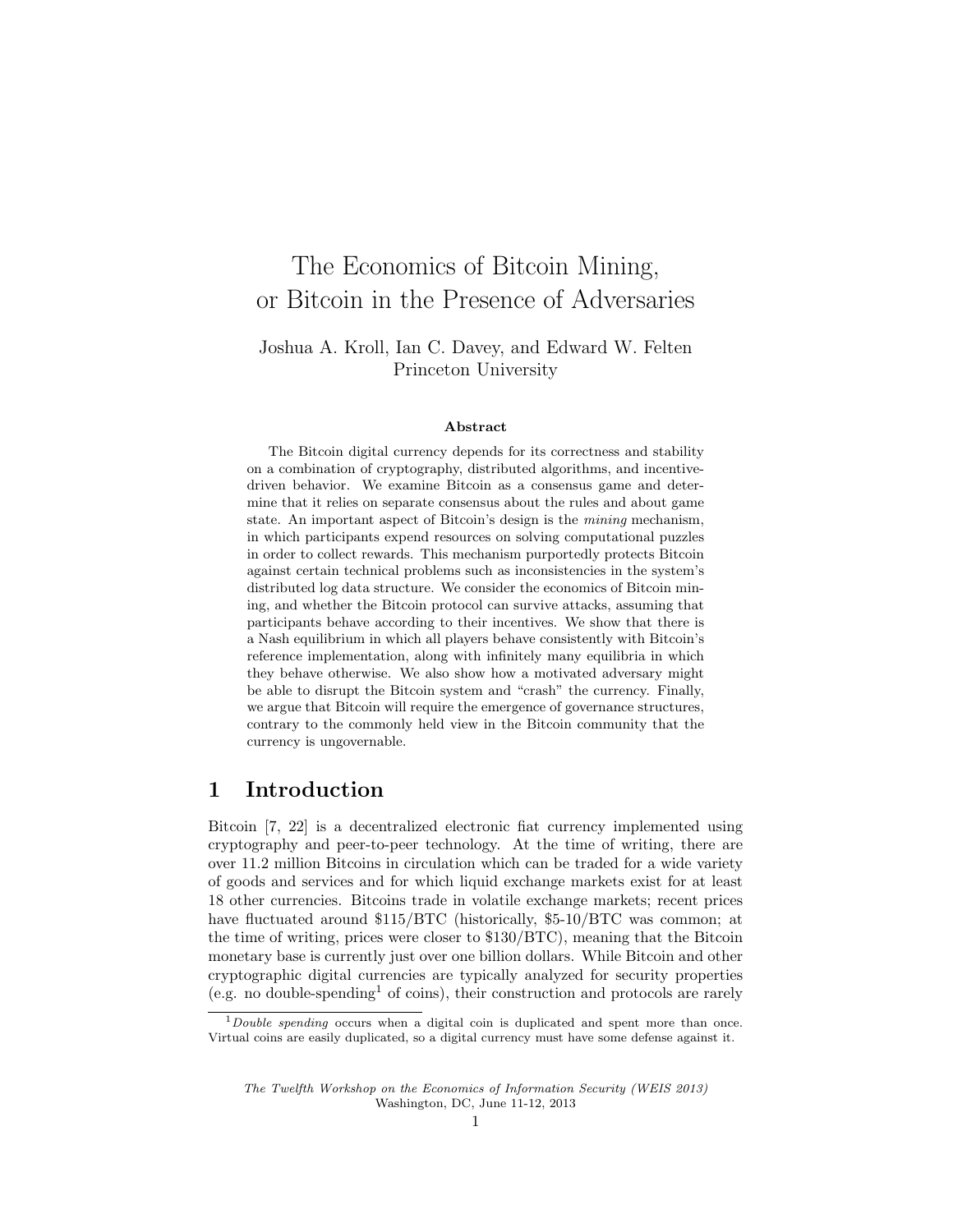analyzed additionally for their *economic* soundness. Only by pairing a careful technical analysis with the relevant economic factors can we determine whether the Bitcoin protocol is stable. In this paper, we examine the stability of Bitcoin from an economic and technical perspective.

Like any fiat currency, Bitcoins have value by consensus and by virtue of the ability to use them to purchase goods and services. But Bitcoin is more than just a currency; it is also a distributed algorithm which must function correctly in order for the currency to operate, for example to maintain a consensus as to who owns which coins. The successful operation of these algorithms relies in turn on assumptions that participants in the system will cooperate in certain ways. Whether it is safe to assume cooperation depends on whether the parties' incentives induce them to cooperate.

Ultimately, Bitcoin relies on three types of consensus. Participants must maintain consensus (1) on the rules to determine validity of transactions, (2) on which transactions have occurred in the system, and  $(3)$  that the currency has value. The three forms of consensus are connected, in the sense that the failure of any one will unravel the other two.

In this paper we address two main questions. First, we ask whether the Bitcoin protocol is stable, in the sense that the system will continue to operate if all parties act according to their incentives.

Second, we ask whether a malicious participant, who wants to disrupt Bitcoin and destroy its value, will be able to do so. In particular, we consider a new class of attack: the Goldfinger attack,<sup>2</sup> in which the attacker's motivation is based on some incentive outside the Bitcoin economy. Such an adversary might, for example, be a law enforcement or intelligence agency which wishes to see Bitcoin holdings weakened.<sup>3</sup> Equally, an adversary might have significant short positions in Bitcoin exchange markets. Or, as suggested by Becker et al. [6], such an adversary might be distributed in the form of a social protest movement opposed to activity in the Bitcoin community.

Finally, we consider how threats to the Bitcoin community, in the form of actual adversaries, protocol instabilities, and inevitable bugs and accidents, necessarily require mechanisms for governance. We argue that such governance is already emerging, that it will take the form of the governance of an open source project (in the sense that leaders cannot take actions contrary to the interests and will of the community without naturally losing legitimacy), and that the emergence of formal governance structures will ultimately subject Bitcoin itself (and not merely particular players) to influence by government regulators around the world.

<sup>&</sup>lt;sup>2</sup>Auric Goldfinger is the villain in an eponymous 1964 film [15]. Goldfinger wanted to increase the value of his own gold holdings by making the gold in Ft. Knox radioactive and thus worth less. Many aspects of Bitcoin are described by analogy to the gold standard, making the comparison especially apt.

<sup>&</sup>lt;sup>3</sup>It is known that Bitcoins are used to facilitate a significant trade in illegal goods on Silk Road, an anonymous online marketplace that has over \$8 million in monthly sales [5].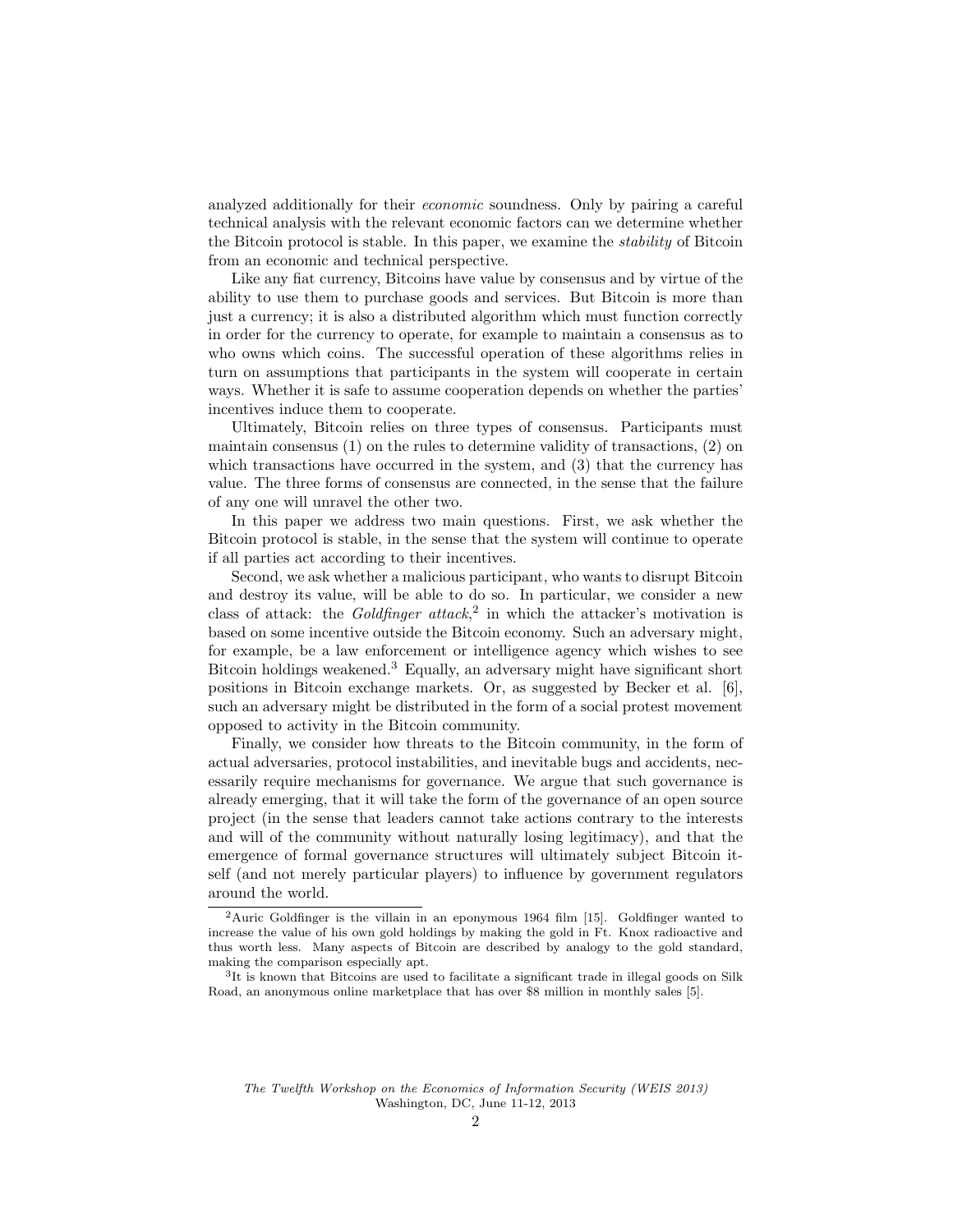#### Structure of the Paper

In Section 2, we explain how the Bitcoin protocol works. In Section 3, we model Bitcoin mining, the core of the Bitcoin protocol, as a game played by miners and Bitcoin holders. Section 4 explores the equilibria of this game and examines the effects of the "51% attack", in which a cartel of miners dictates outcomes in the game. In Section 4.2, we discuss the transaction fee mechanism and its problems. In Section 5, we examine how the mining game might change in the presence of a Goldfinger-type adversary. In Section 6, we discuss the emergence and necessity of governance in Bitcoin. Section 7 concludes by arguing that, contrary to the claims of the Bitcoin community, Bitcoin will naturally fall under the (limited) sway of government regulation over time.

### 2 Background: How Bitcoin Works

Bitcoin is a cryptographic currency based on ideas from Hashcash [3] and bmoney [11] which aims to be completely distributed, free of central authorities or points of control, and at least somewhat anonymous. Rather than a detailed written specification, Bitcoin is defined by a short white paper published under a pseudonym [22], together with a reference implementation [7]. In practice, questions about the rules are answered primarily by inspecting the behavior of the reference implementation. We will describe anyone who holds a Bitcoin or participates in the Bitcoin peer-to-peer network as a Bitcoin player.

A Bitcoin is a fixed-value cryptographic object represented as a chain of digital signatures over the transactions in which the coin was used. A coin can be checked for validity simply by checking the cryptographic validity of the signatures that constitute its history. Each Bitcoin is owned by a Bitcoin address, which consists of a public key.<sup>4</sup> The owner of a Bitcoin (that is, the holder of the corresponding private key) can create a transaction (acting as the *sender*) by signing an assertion that Bitcoins are being transferred from one address to another. A transaction may involve many input identities and many output identities. Occasionally an extra output value will appear in a transaction for change to transfer back to the sender, since fixed-value coins must be transferred in an all-or-nothing manner. If the total value of the input Bitcoins exceeds the value of the output Bitcoins, the difference is interpreted as a transaction fee, which is paid to the player who successfully appends that transaction to the block chain, a globally-consistent log data structure which is described below.

Although the above protocol allows the receiver of a Bitcoin transaction to verify cryptographically that the transaction is a valid payment order, it does not prevent *double spending* of Bitcoins. That is, while the receiver can verify that the sender did at one point own the Bitcoins being transferred, he has no

<sup>4</sup>Technically, addresses in Bitcoin are comprised of a cryptographic hash of the public portion of an ECDSA key pair and a check sum. But since Bitcoins can also be sent directly to an ECDSA public key, we will ignore this subtlety.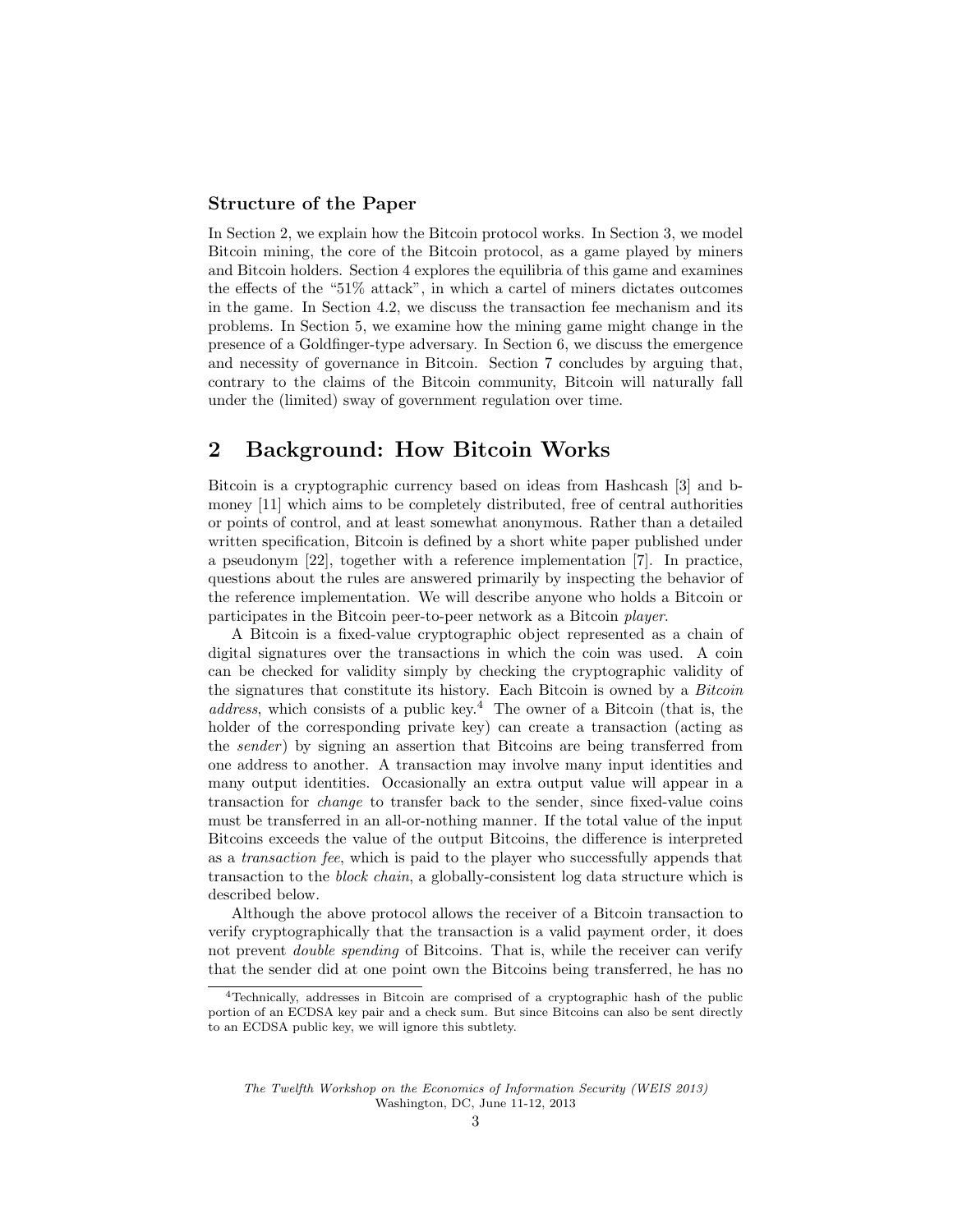```
"hash":"00000000000000f38..."
  "prev_block":"00000000000000c6d...",
 .<br>time":1354114900,
 "difficulty":436527338,
 "nonce":282240624,
 "tx":[
    {"hash":"5ca...",
      "in":[
       {"prev_out":
         {"hash":"000...",},
       }
      ],
      "out":[
        {"value":"50.53620000",
         "scriptPubKey":"27a1..."
 }
 ]
    },
 ...
 ]
}
```
Figure 1: A schematic block in the block chain, represented as JSON (JavaScript Object Notation). Some metadata has been left out and truncated values are marked by ellipses.

way to know if the coins he is being given have been previously used to pay someone else.

To prevent double spending, Bitcoin players engage in a peer-to-peer protocol that implements a distributed timestamp service providing a fully-serialized log of every Bitcoin transaction ever made. Transactions are organized in the log into blocks, which contain a sequence number, a timestamp, the cryptographic hash of the previous block, some metadata, a nonce, and a set of valid Bitcoin transactions. A schematic representation of an individual block is shown in Figure 1. The blocks form a hash chain: each new block contains the cryptographic hash of its predecessor, allowing anyone to verify that no preceding block has been modified. The block chain contains backward links but not forward links (a block cannot link forward to a future block that has not yet been created) so there is a unique path backward from each block to the beginning of the log (the genesis block) but the forward path from a block might not be unique. Thus the log has the form of a tree whose branches fork as it grows. The block chain is shown in Figure 2.

Any player may choose to become a *miner* and *mine* new blocks that add new transactions to the log. A new block is a valid addition to the log if its nonce is chosen so that the new block's hash is less than a *target* value. This is a form of proof-of-work puzzle, a computation that is thought to be difficult to perform but whose result is easy to verify. The solution to a proof-of-work puzzle effectively asserts that someone has expended a certain level of effort [12, 17, 6].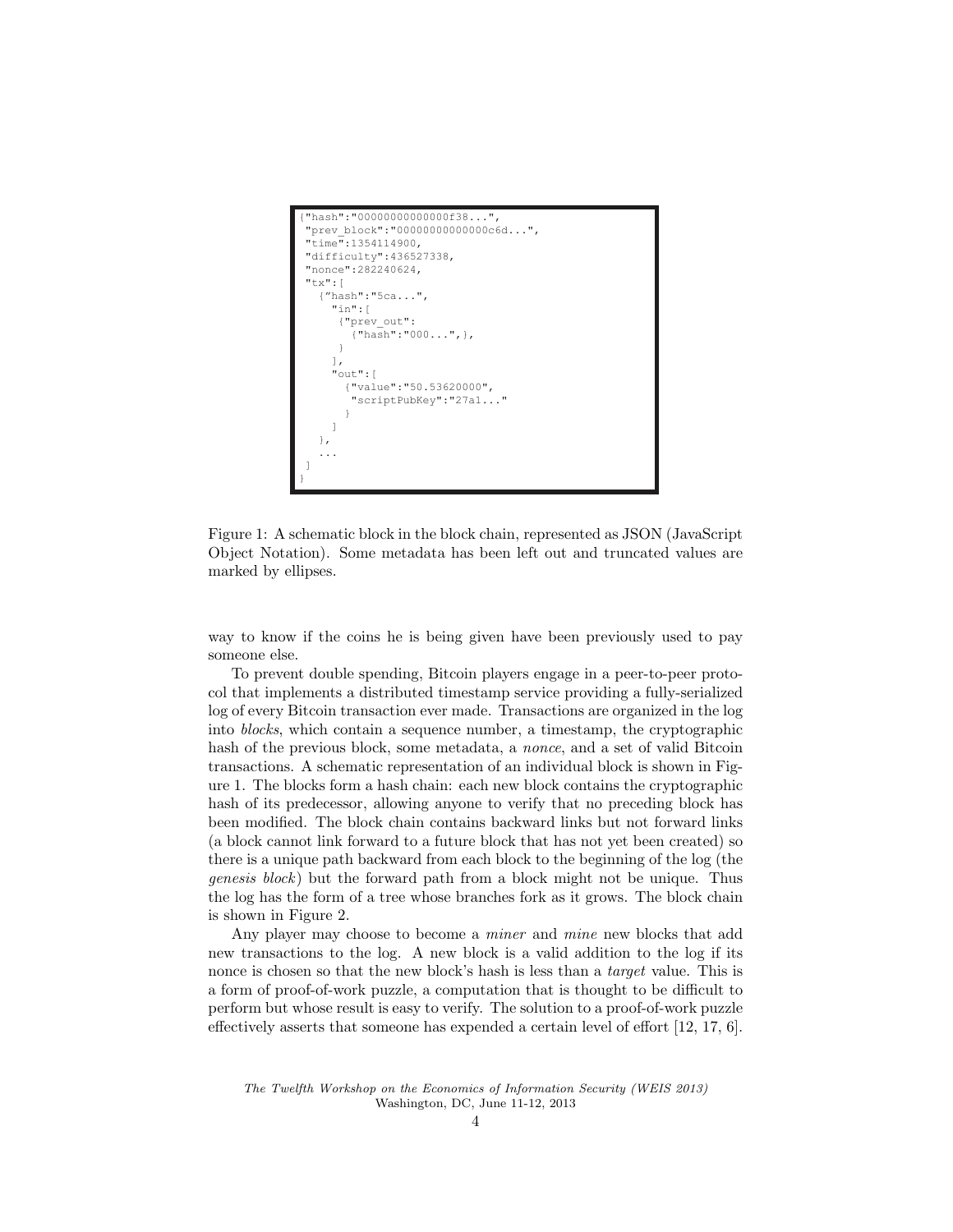

Figure 2: An example abstract blockchain. The genesis (first) block is on the left. Mining occurs on the longest branch of the branching tree. Other branches and branches with invalid blocks are ignored.

The specific proof-of-work in Bitcoin is taken from Hashcash [3]. The difficulty of the proof-of-work puzzle is adjusted periodically by an adaptive algorithm based on the recent block chain history to maintain the long-term invariant that one new block be mined every ten minutes on average.

The mining mechanism has the property that if there are two branches of the tree, with a separate group of miners growing each branch, then the branch whose miners have more computational power will grow more quickly<sup>5</sup>. In a sense, miners vote for a branch by devoting their mining effort to extending it, and the Bitcoin rules say that the longest branch should be treated as the only valid one.

When a user Alice wishes to transfer Bitcoins to Bob, she creates and signs a transaction object and broadcasts it to her peers in the Bitcoin peer-to-peer network. The peers then rebroadcast it, effectively flooding the network with all known pending transactions.<sup>6</sup> All of the miners (that is, players who also elect to mine) then attempt to create a new block with the pending transactions they know about.

New Bitcoins can only be created via the mining process. Each miner adds to their prospective block a special transaction creating a number of reward Bitcoins which may be paid to anyone (but which typically are paid to the miner). This provides an incentive for miners to engage in mining. The number of Bitcoins created this way is adjusted on a predetermined schedule in which the reward is halved each time 210000 more blocks have been mined. The original

<sup>&</sup>lt;sup>5</sup>Because miners search randomly for puzzle solutions, a branch supported by fewer mining resources might happen to grow faster in the short run, but in the long run the branch with more resources will always win. Prudent Bitcoin participants will wait for a while before accepting one branch as valid, to eliminate the possibility that the longest branch is shortterm lucky and will lose in the long run. Karame, Androulaki, and Capkun [16] describe attacks that are possible if participants do not wait.

 ${}^{6}$ But see Babaioff et al. [2], which posits that if a transaction has a transaction fee, this transaction flooding itself might not be incentive-compatible. In Section 4.2, we examine the issue of incentives from transaction fees from a different perspective, arguing that such fees might not be a reasonable basis for the mining game.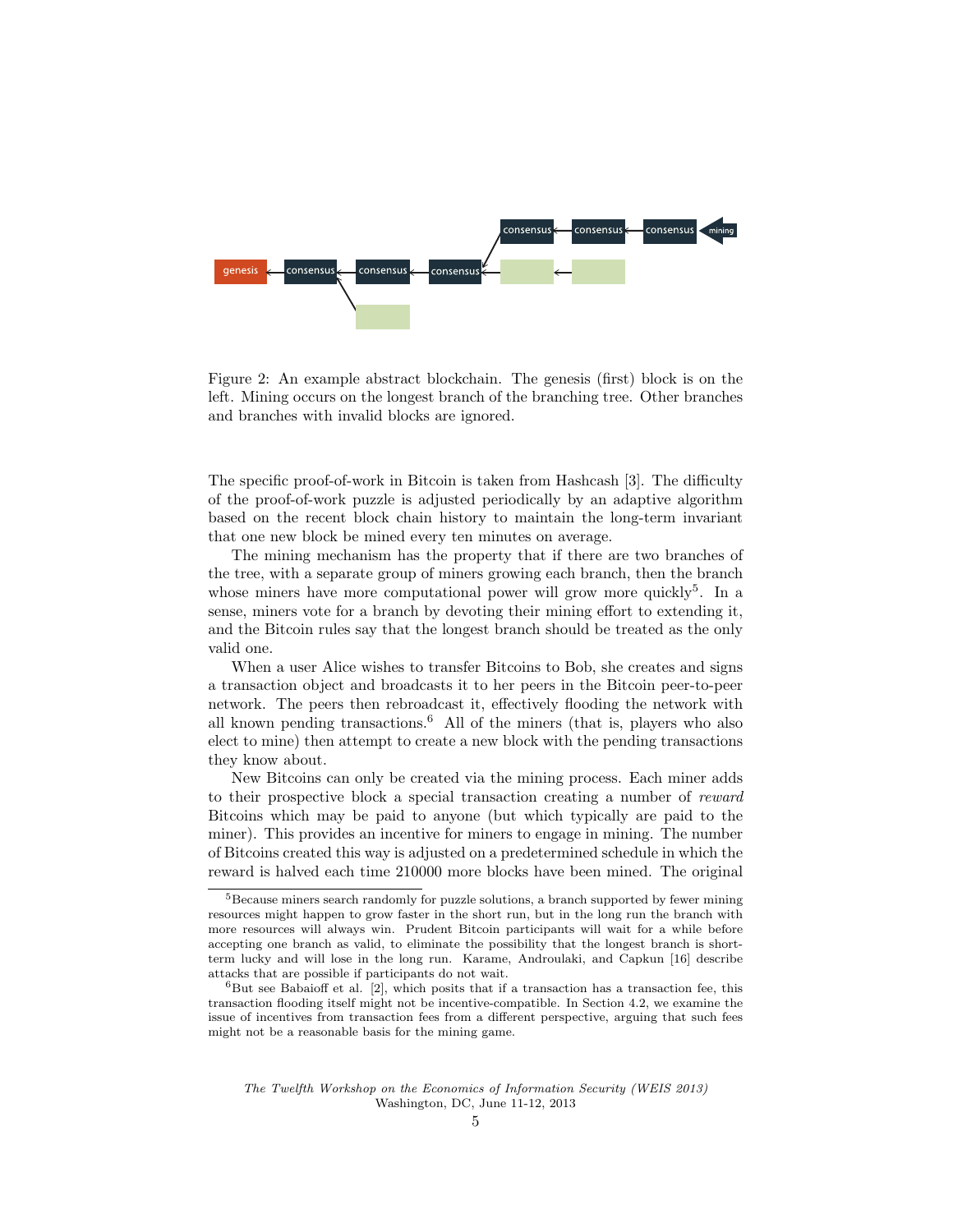mining reward was 50 Bitcoins (50 BTC) per block, but was cut to 25 BTC when block 210000 was mined in November 2012. Mining does not guarantee a reward; the first miner who happens to find a suitable solution will extend the block chain and claim the mining reward. Then all miners start over, trying to solve a new puzzle to add yet another block to the block chain.

Bitcoins are generally considered anonymous because Bitcoin addresses are derived from public keys and so could represent anyone on the Internet. In practice participants might be identifiable. Transactions made under multiple identities, such as payments to oneself, can be linked in some circumstances [26], and transaction behavior can leak identifying information [1]. Finally, it should be noted that while Bitcoin grants a high level of anonymity when deployed by a user herself, the bar for correct deployment is quite high. Many users keep their Bitcoins on deposit with a large exchange such as Mt. Gox [21], which thus have a great deal of information identifying Bitcoin holders. Recently suggested extensions to the Bitcoin protocol provide provable and strong anonymity guarantees, but are not yet deployed [20].

Bitcoin comes at the end of a long and rich history of digital currency efforts going back over 30 years. As early as 1982, Chaum had articulated many of the key ideas in implementing electronic cash [10]. This leaves the natural question of why Bitcoin has been so successful when other systems have failed to catch on, as addressed recently by Barber et al. [4].

# 3 Basic Mining Economics

#### 3.1 Consensus

Success of the Bitcoin economy requires that Bitcoin's distributed protocols operate and remain stable. In this section we consider the stability of these protocols, under the assumption that players behave according to their incentives.

The success of Bitcoin relies on three types of consensus:

- Consensus about Rules: Players must agree on criteria to determine which transactions are valid. Only valid transactions will be memorialized in the Bitcoin log; but this requires agreement on how to determine validity.
- Consensus about State: Players must agree on which transactions have actually occurred, that is, they must agree on the history of the Bitcoin economy, so that there is a common understanding of who owns which coin at any given time.
- Consensus that Bitcoins are Valuable: Players must agree that Bitcoins have value so that players will be willing to accept Bitcoins in payment.

Each of these forms of consensus depends mutually on the other two. For example, it is hard to agree on the history without agreeing on the rules. And it is hard to believe in the value of a Bitcoin if participants cannot even agree on who owns which Bitcoin.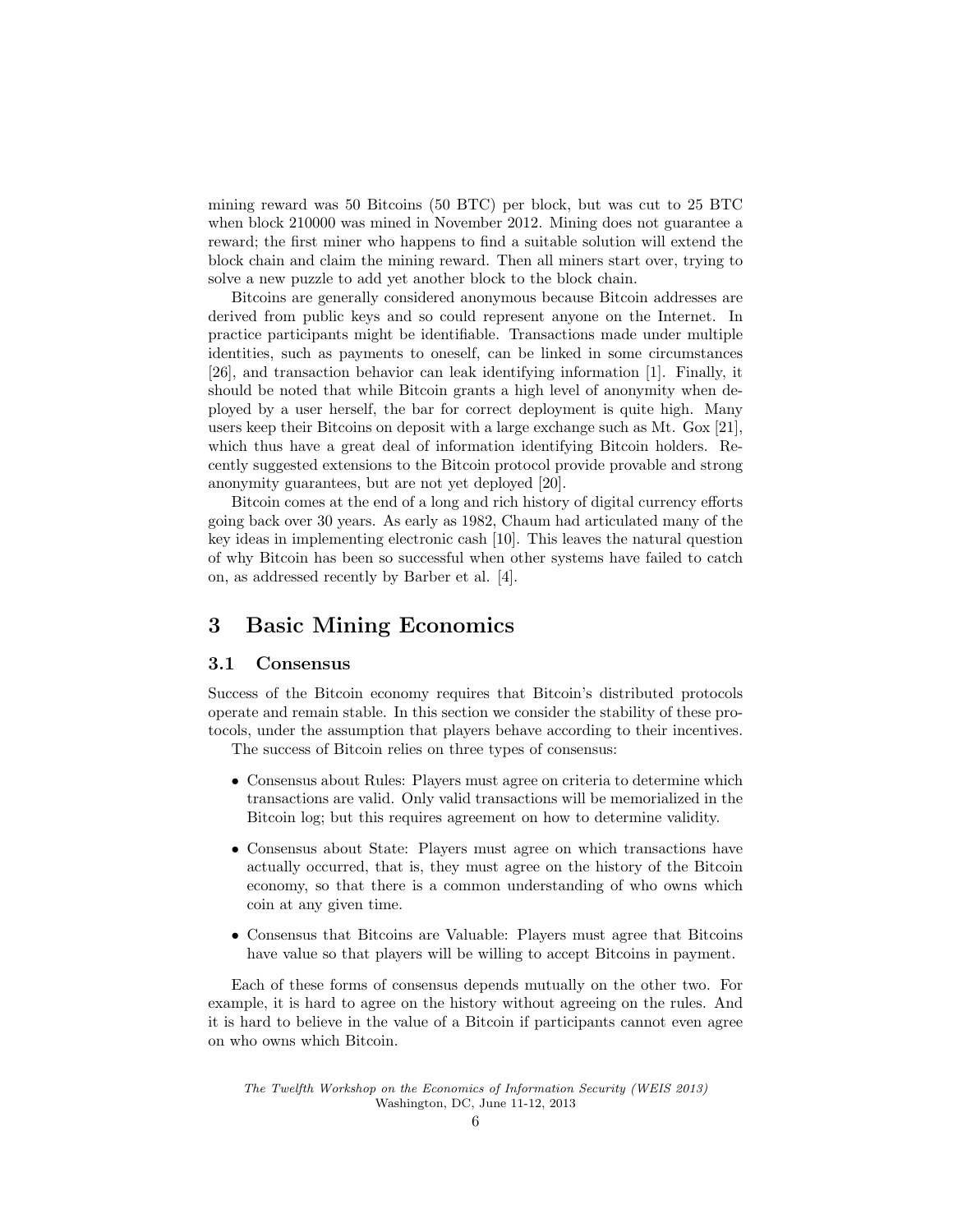Consensus about the rules is a social process. Participants must come to a common understanding of what is allowed, so that the rules can be encoded into the software that each participant uses. In Bitcoin, small groups and individuals can exert outsized power.<sup>7</sup>

Consensus about state is a technological problem in distributed systems design. Each player can see part of the state and the players need to cooperate, in large numbers and across a potentially unreliable network, to achieve a consistent understanding of the global state. Technological consensus must be achieved despite the possibility that some players will deviate from the published rules. In the distributed systems literature, devious behavior ("Byzantine failures") can often be tolerated if a sufficient majority of players are honest and cooperate. However, in Bitcoin, we explicitly assume that players will behave according to their incentives. (Assuming cooperation despite incentives to the contrary would make the design much simpler, though unrealistic.)

Finally, consensus that Bitcoins are valuable is the same sort of consensus necessary for any fiat currency. Such value is often modeled as a focal point in a coordination game (because players need something to use as a medium of exchange and a unit of account, they choose a local currency because it is available). Such an analysis is necessary but not sufficient to explain the consensus that Bitcoins are valuable.

### 3.2 Modeling the Mining Process

A simple model illuminates how players decide whether and how to mine. Imagine a new Bitcoin player, Minnie, who wishes to determine whether or not to become a miner. Minnie has the option to invest resources (say, equipment and electricity) in mining at a cost of C dollars per second, and must decide whether to make the investment. Say that this investment will allow Minnie to make  $P = f(C)$  puzzle guesses (hashes) per second, a puzzle takes G guesses to solve in expectation, and that successfully solving a puzzle (i.e., mining a block) gives a reward of Bitcoins with value  $V$ . Finally, assume that all players face the same decision (i.e. that no player has access to special technology or significant discounts that are not available to other players<sup>8</sup>). Then Minnie will earn  $PV/G$  expected dollars per second and so will invest if

$$
G < \frac{PV}{C}
$$

However, Minnie is not the only miner. Recall that the number of guesses to solve a puzzle G is dependent on the rate of mining recently so that the overall

<sup>7</sup>An example is mining pools, which are collaborative mining efforts used to smooth the mining payout. Some mining pools are thought to represent over 30% of the total mining capacity. Additionally, it is known that there are a few concentrated holdings of Bitcoin which are each in excess of 1% of the total supply, such as the widely published holdings of Tyler and Cameron Winkelevoss [25].

<sup>&</sup>lt;sup>8</sup>Note that this means that our model does not capture *casual* (that is, non-professional) mining, such as mining by botnets or on corporate machines. Such tactics are used, for example, to externalize the cost of electricity and equipment acquisition and maintenance.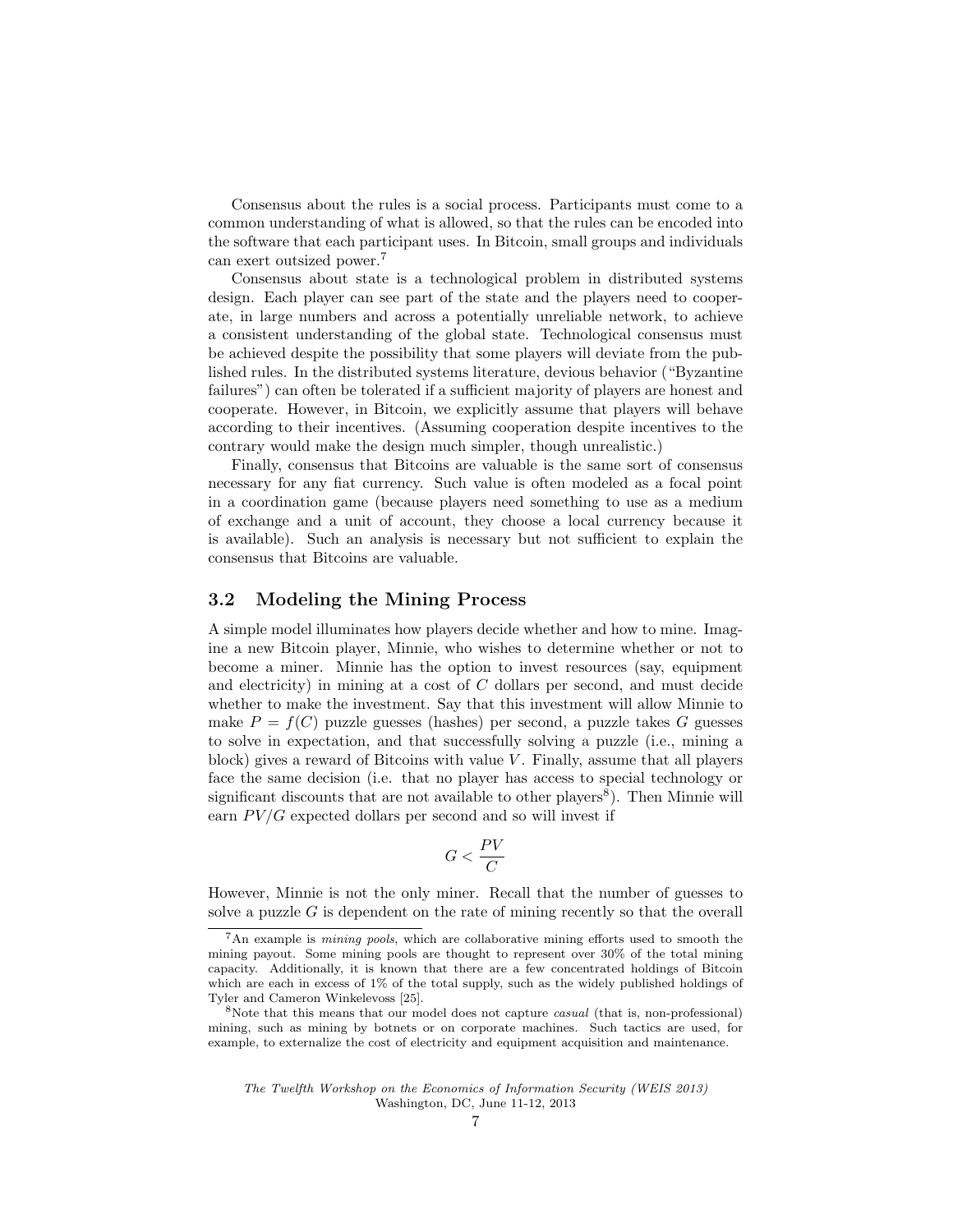global rate of mining new blocks is held constant, say  $R$  new blocks per second. Assume there are N miners globally. Then at any time,

$$
R = \sum_{i=1}^{N} \frac{P_i}{G}
$$

Let  $\bar{P}$  be the total number of hashes (guesses) per second globally, the numerator of the above expression, and  $\bar{C} = \sum_{i=1}^{N} C_i$  be the total spent on mining globally. Then  $G = \bar{P}/R$  and so Minnie will want to enter the mining market only if:

$$
\frac{\bar{P}}{R} < \frac{\bar{P}V}{\bar{C}} \Longrightarrow \bar{C} < RV
$$

Thus, we would expect to have a global equilibrium in which the total mining reward in dollars per second is equal to the total global cost of mining:

$$
\bar{C}=RV
$$

This equilibrium will hold as long as miners can make an instantaneous decision about whether or not to mine. In practice, miners are amortizing sunk costs related to capital expenditure for equipment, meaning  $C$  has a fixed component and a marginal component. Miners may therefore overinvest in mining to offset their fixed costs, investing up to their marginal costs per unit time.

In Bitcoin circles, the total number of hashes per second made by all players is referred to as the network hash rate. At the time of writing, the network hash rate was estimated to be approximately 119 trillion hashes per second (119 Thash/s). This makes the Bitcoin network one of the largest distributed computing projects ever undertaken: taken as a whole, the Bitcoin transaction verification network is more powerful than the combined computing power of the top 500 supercomputers in the world, giving pause to anyone concerned about whether the costs of transaction verification in Bitcoin are acceptable [6]. However, the hash rate cannot be measured directly because the Bitcoin log only contains solutions to puzzles and not an accounting of how much computation was required to find those solutions. Several projects attempt to model the hash rate on an ongoing basis [30, 24].

This mining equilibrium leads us to an interesting conclusion about Bitcoin: because mining resources must currently be purchased with currencies other than Bitcoin, the value of the mining reward  $V$  fluctuates with the exchange price of Bitcoin. Thus, if the Bitcoin price falls substantially, so too does the incentive to mine. This leads to the possibility of a *death spiral* in which loss of confidence in Bitcoin could cause the Bitcoin price to go down, a falling price lowers the incentive to mine and the equilibrium mining rate, lower mining rate leads to the currency being easier to subvert, and this leads to a further loss of confidence in the currency. Such a death spiral reflects the perceived loss of consensus in the value game; we observe that it can happen even when consensus in the other games is functioning (as in an exchange rate crash) but that loss of

The Twelfth Workshop on the Economics of Information Security (WEIS 2013) Washington, DC, June 11-12, 2013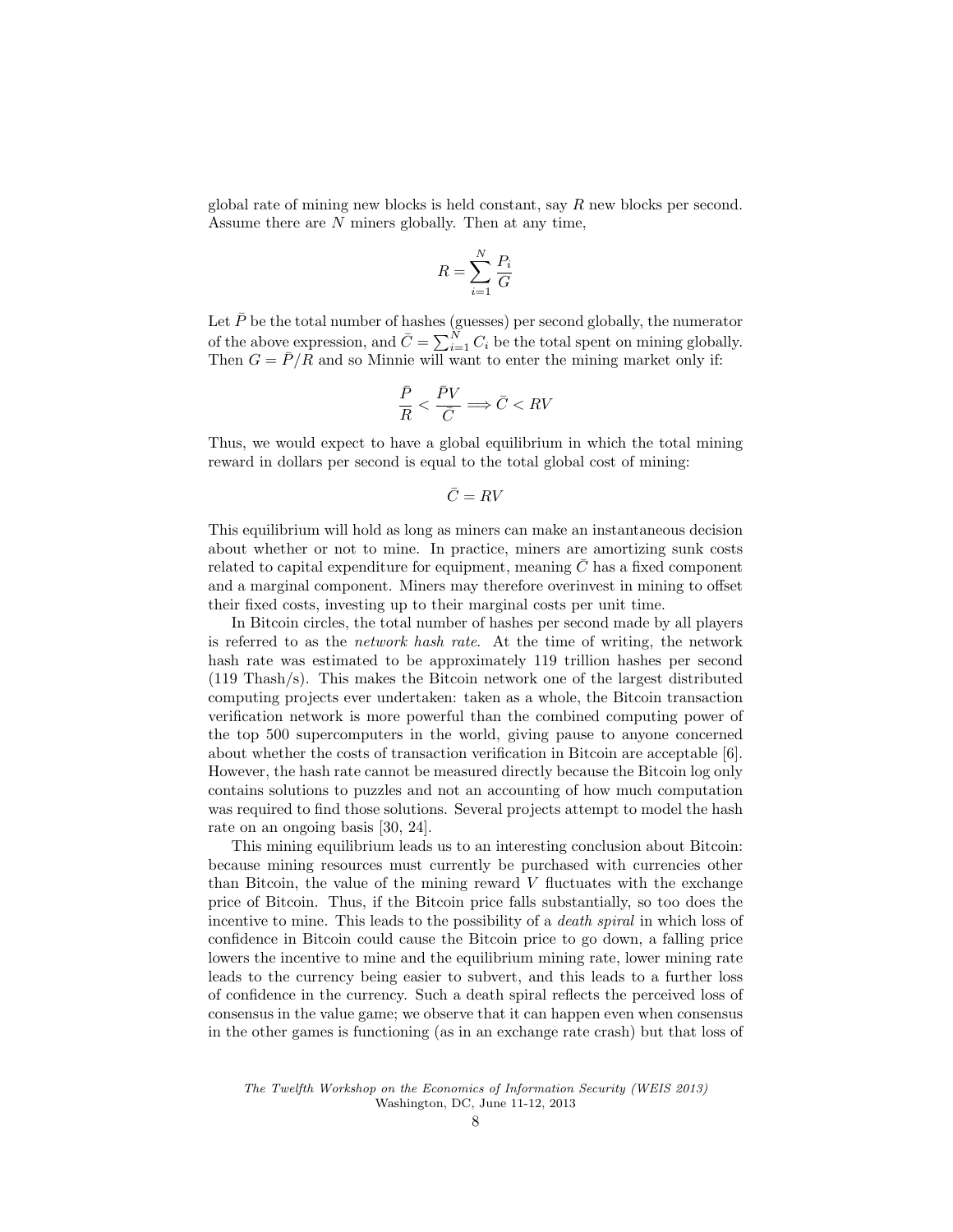consensus for the rules or for the game state contribute directly to the loss of consensus for value. We examine this further in Sections 4 and 5.

Our analysis suggests that it is important that mining activity does not generate any extra value for the miner (beyond the mining reward itself). If Bitcoin were changed so that a unit of mining effort with cost C generated inherent value  $f < C$  to the miner (e.g., by computing answers to valuable problems), then the effort expended by miners would increase by a factor of  $\frac{C}{f}$ in equilibrium, so that the same amount of resources would be wasted as in the current case. We do note, though, that it would be useful to change the mining process so that it created value that could not be captured by the miner, for example by attacking a problem whose solution would be a pure public good.

### 3.3 Mining Strategy

Now imagine that Minnie has decided to become a miner, investing  $C^*$  to buy  $P^* = f(C^*)$  hashes per second. Minnie now has to make choices about how to mine. The Bitcoin documentation states certain rules that Minnie is supposedly required to follow, but we assume here that Minnie will act to maximize her utility, regardless of what might be written in the Bitcoin documents.

None of the rules of Bitcoin are self-executing; any rule can be ignored by users. Consider, for example, the rule requiring that a transaction carry valid digital signatures from the owner of every input coin. Everyone can use cryptography to detect a violation of the rule. But the rule will only be enforced if players ignore transactions that do not carry a cryptographically valid signature. Cryptographic rules and other technical rules are like all other rules, in that they exist only as words on paper and therefore will be followed only to the extent that players have incentives to follow them.

How should Minnie mine to ensure the maximum expected return? The main decision she faces is where in the Bitcoin log structure she should try to construct new blocks. Although the documents often speak of the Bitcoin log as a "chain" of blocks, in general the log could fork, perhaps at several points, leading to a structure that is more like a branching tree than a single linear sequence of blocks. In principle, Minnie's mining effort, which aims to create a new block, could be aimed to extend any of the existing branches or to create a new branch anywhere in the tree.

The Bitcoin documents say that miners are supposed to try to extend the longest branch, but this rule is only words on paper. If miners all follow this rule, then the longest branch will tend to grow even longer, and in case of a fork one branch will soon outrun the other. But do miners have an incentive to follow the longest-branch rule, or do they have an incentive to behave otherwise, for example to create or sustain forks? Forks are thought to be dangerous to Bitcoin because they create multiple, competing versions of the transaction history and thus sow doubt about who owns which coins.

We will model mining as a game played by all miners. Each miner chooses a strategy S. A strategy is a function that maps the block chain structure  $L$  (up to the current round) to a choice of which branch to mine on (that is, which

The Twelfth Workshop on the Economics of Information Security (WEIS 2013) Washington, DC, June 11-12, 2013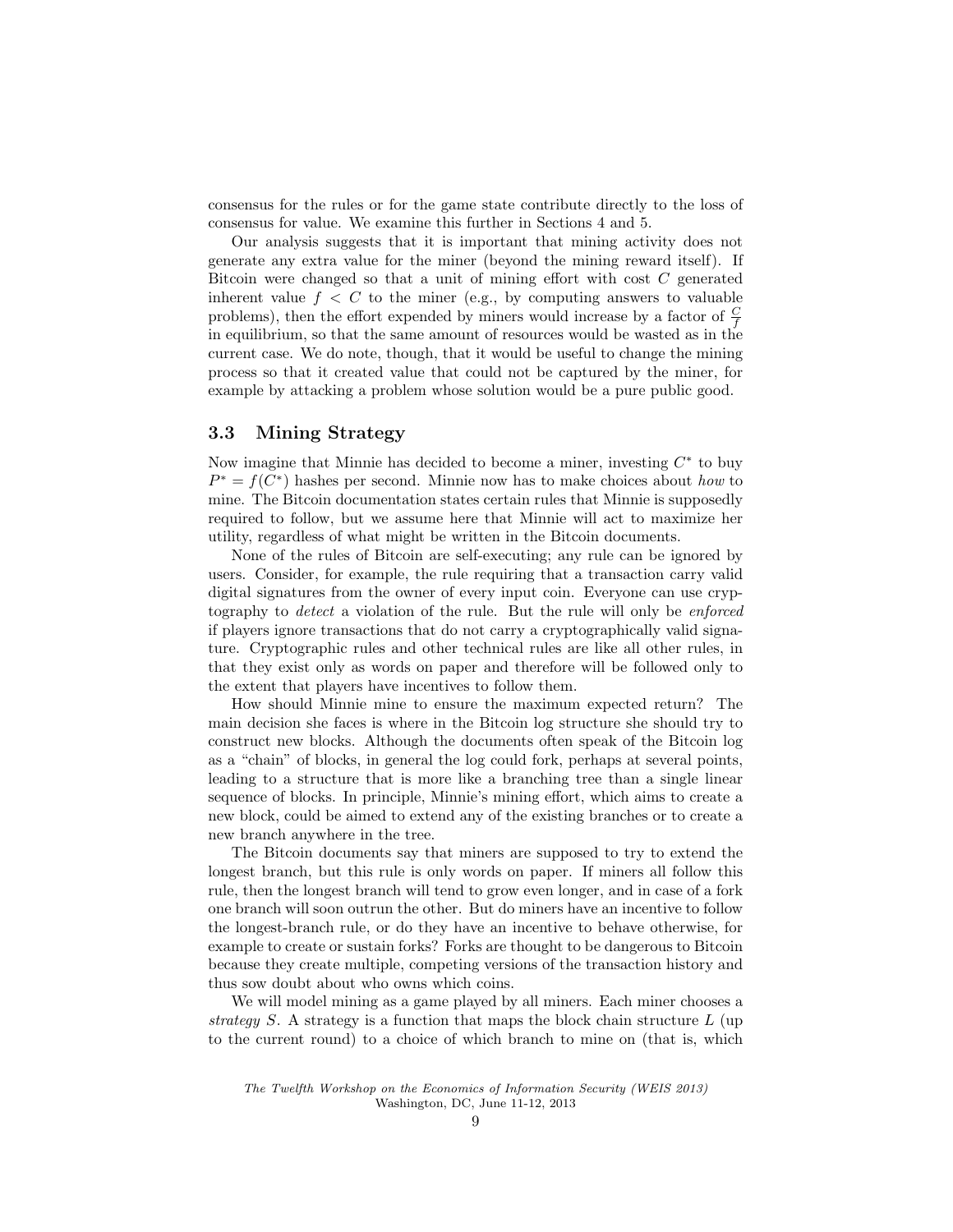block will be the parent of the newly-mined block if the player wins). That is,  $S(L) = b^*$  means that S selects  $b^*$  when given the log L. Each player chooses a strategy before playing. The payoff for each miner is their expected return from the mining reward for the block mined in each round. However, that reward is only valuable if the newly-mined block ends up on the long-term consensus chain.<sup>9</sup>

We call a strategy  $S$  monotonic in the Bitcoin history if, for two block chain structures  $L_r$  and  $L_{r+1}$  that differ only by the addition of a new block b with parent block  $S(L_r)$ , it is the case that  $S(L_{r+1}) = b$ . The intuition is that if the strategy is trying to extend the tree from a particular point, then the addition of a new block at that point causes the strategy to move on to the newly added block. The longest-chain strategy, as specified in the Bitcoin documents, is monotonic—if the longest chain is extended by one block, it remains the longest chain. However, there are infinitely many monotonic strategies.

We observe that if  $S$  is a monotonic strategy, then the mining game has a Nash equilibrium in which all miners play S. Let us consider Minnie's choice of mining strategy  $S^*$  in a game in which all other players have committed to playing a monotonic strategy  $S$ . If Minnie plays  $S$ , then all players will be playing the same monotonic strategy, and monotonicity implies that a single branch will grow without bound. As a result, every block that Minnie successfully mines will be on the long-term consensus branch. If Minnie were to switch to another strategy, she could not create new blocks any faster, because her rate of block creation is independent of which branch she is on. The only effect of switching strategies would be to make it possible for some or all of the blocks she creates not to be on the long-term consensus branch. Thus deviating from strategy S can only lower her utility, proving that  $(S, S, ..., S)$  is a Nash equilibrium.

Our model resembles the stag hunt or trust assurance game in the literature [29]. However, in the typical stag hunt, both mutual cooperation and mutual defection are equilibrium outcomes. In Bitcoin, we observe that mutual defection, while possibly stable, will not be acceptable to the players, who will take steps to restore the cooperating equilibrium, even going as far as to change the protocol rules. We discuss the interdependent types of consensus required for Bitcoin to operate in Section 3.1.

The above analysis shows that any monotonic strategy is a Nash equilibrium when adopted by all players. In this sense, no monotonic strategy is better than any other. Why then, in practice, do all players choose to follow the longestchain strategy if other strategies would also lead to equilibria? New players will follow the strategy chosen by a majority of the existing miners. But how does the majority arrive at this strategy in the first place? We suggest that the choice of strategy is a tacit coordination problem [27] and thus the solution which seems most attractive serves as a *focal point*. Miners chose the longest-chain strategy initially because it was used in the reference Bitcoin implementation. As new mining capacity has entered the system, that choice has proved stable.

<sup>&</sup>lt;sup>9</sup>A block is "on the long-term consensus chain" if, in the limit as time goes to infinity, that block will be on the longest path in the tree with probability one. In some cases there may be no blocks, or only a bounded number of blocks, on the long-term consensus chain.

The Twelfth Workshop on the Economics of Information Security (WEIS 2013) Washington, DC, June 11-12, 2013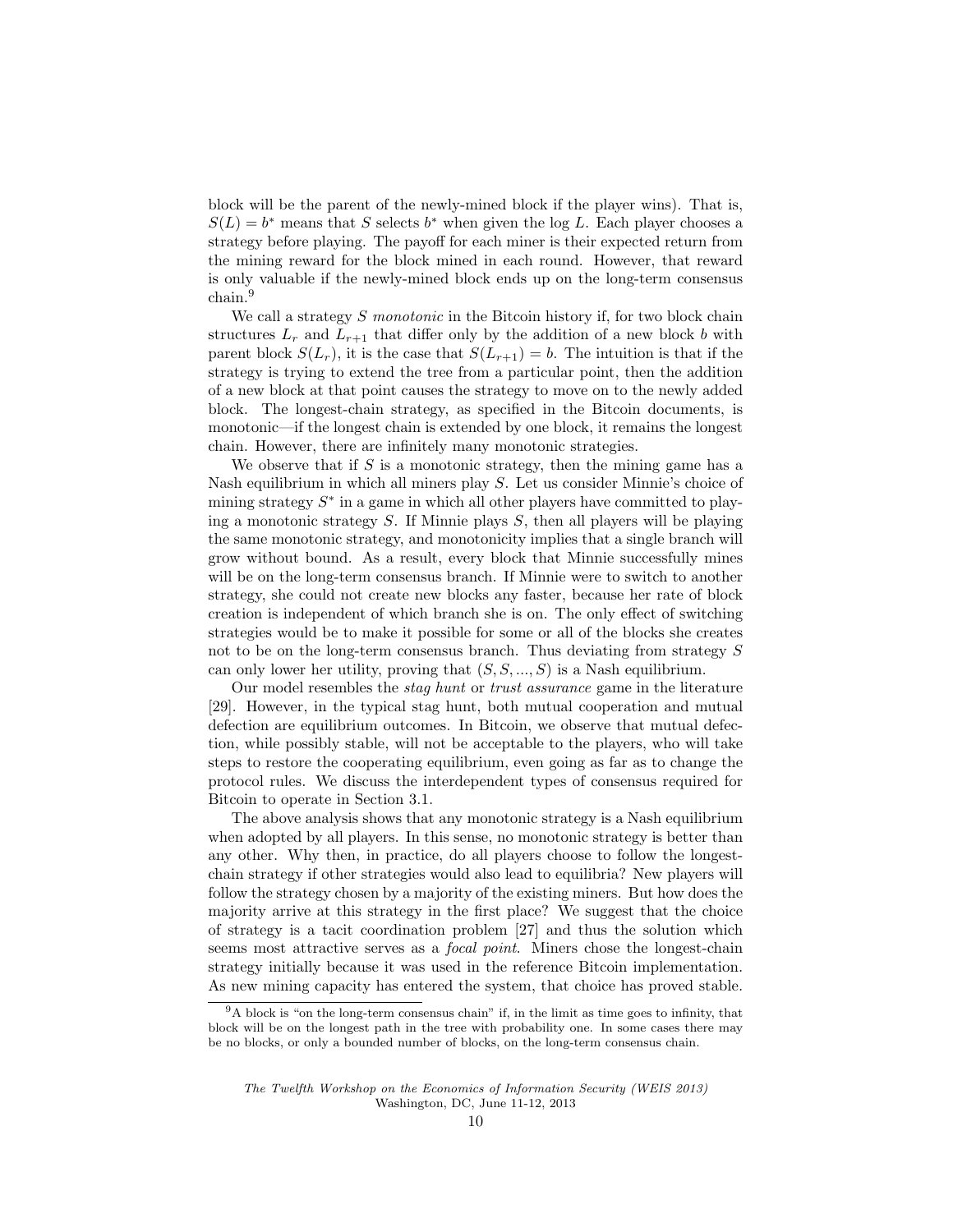We consider below in Section 4 whether a sufficiently motivated player could disrupt this stability.

# 4 The Stability of the Mining Game

In this section, we look at several scenarios relevant to the *stability* of the equilibria described above. That is, we examine whether the system will return to equilibrium if perturbed.

In this section and throughout the paper, we consider attacks which aim to destabilize consensus about the rules or state of Bitcoin. Obviously, other classes of manipulation exist such as classical currency manipulation (for example, standard pump-and-dump schemes). We are interested, however, in the stability of the Bitcoin game and so will not consider these valid attack scenarios.

### 4.1 A Cartel of Miners, or the 51% Attack

The security of Bitcoin relies on the distributed consensus achieved by the mining game. In our analysis thus far, we have assumed, as the Bitcoin developers do, that a cartel of miners cannot form. That is, no coordinating group of miners (or a single player) can hold more than 50% of the network's mining (puzzle-solving) capacity. However, this assumption is questionable: mining is now generally organized into pools of coordinating miners who partition the search for proof-of-work puzzle solutions and who share in the mining rewards. One such pool, BTC Guild [9], controls over one quarter of total mining power. Furthermore, as mining becomes increasingly specialized (with specialized hardware such as application-specific integrated circuits (ASICs) for efficient hashing and the need for powerful computers to validate transaction blocks), the barriers to entry increase, effectively concentrating the mining power among a few powerful players who are less accountable to the (much larger) set of all Bitcoin holders. We naturally ask, therefore, what a mining cartel could do if one ever comes to exist.

First, we observe that a cartel can change any rules which are enforced by consensus and players who are not in the cartel will likely be obliged to follow. For example, a cartel can choose any strategy in the mining game. Players who continue to use the old strategy risk having their newly-mined blocks ignored as forks of the consensus branch and thereby risk losing the mining reward payments associated to those blocks. Thus, if the cartel announces its mining strategy, it can shift the equilibrium chosen by the non-cartel players.

It is often asserted (for example, in the Bitcoin white paper [22]) that a cartel can double-spend Bitcoins. In a strict sense, this is true: a cartel can spend a Bitcoin by paying it to a player Alice, receiving goods or services, and then shifting the consensus choice of history to a branch where that coin is instead paid to a different player Bob. However, we argue that double-spending by a cartel has a limited payoff. Bitcoins have value because people are willing to trade them for goods and services. If players were unwilling to accept

The Twelfth Workshop on the Economics of Information Security (WEIS 2013) Washington, DC, June 11-12, 2013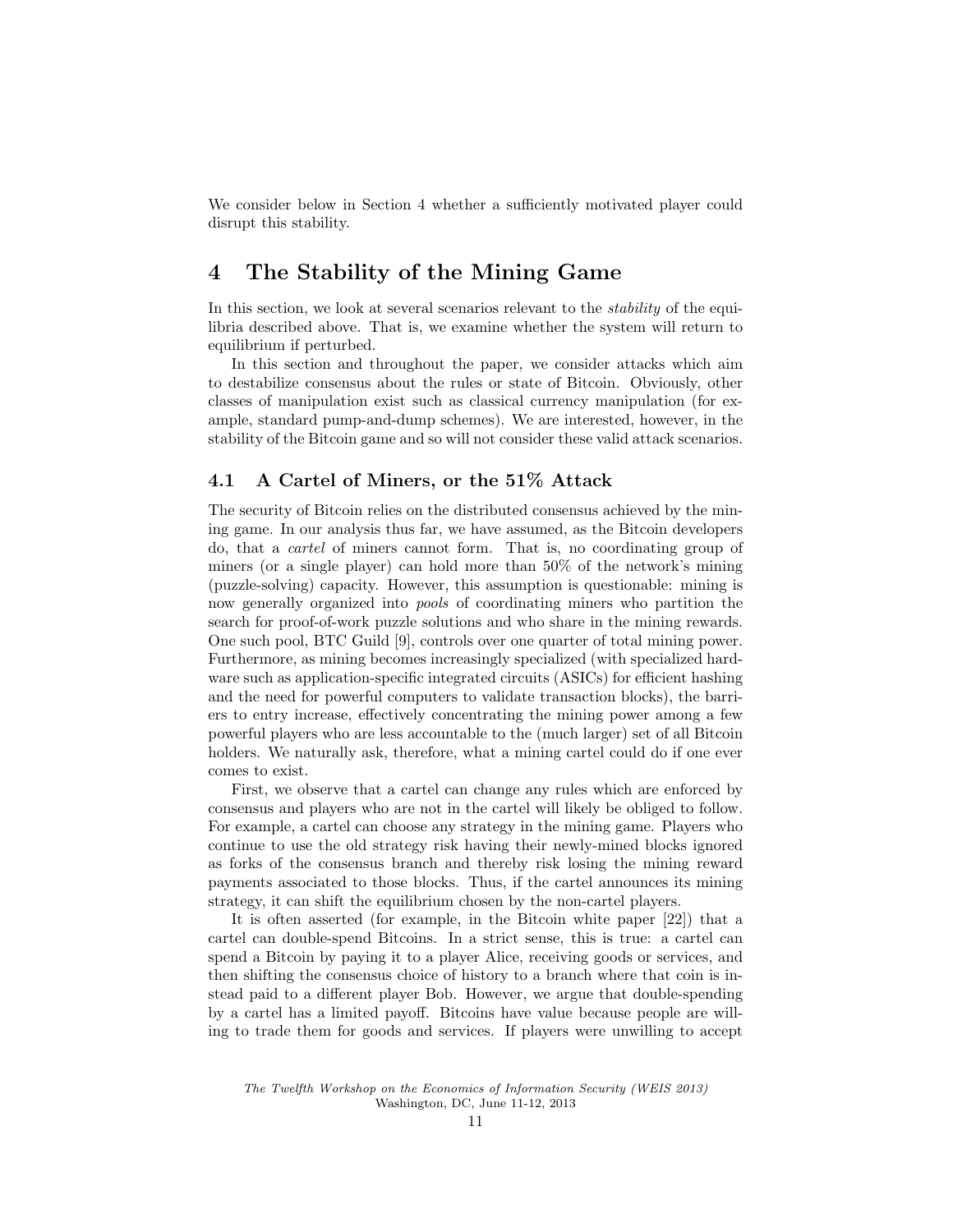Bitcoins for trade or unwilling to spend Bitcoins for fear of having their payments nullified, the value of Bitcoins would diminish significantly as players lost confidence in the system. Worse, because players are encouraged to generate a new identity for each transaction and because identities are not linked to any side information, players cannot easily determine whether a proffered payment is coming from the double-spending cartel or an honest user. Thus, a rational player should refuse to accept any payments when there is a significant threat of double-spending. As a cartel must outmine the entire Bitcoin network and thus outspend the entire Bitcoin network for as long as it would remain a cartel, we believe it is very unlikely that a cartel could double-spend enough to recover the cost of the attack.

An interesting facet of mining cartels is that they can censor certain transactions. The cartel can choose to ignore any transaction it does not want appended to the log. Further, the cartel can choose to treat any blocks appended by others to the log as forks which it will not attempt to extend. Thus, other players will naturally also abandon these transactions, possibly even consciously if the cartel announces that certain transactions (or transactors) are disfavored.

#### 4.2 Transaction Fees

The Bitcoin protocol allows a transaction to leave a "transaction fee" for the miner. If the value paid out of a transaction (in Bitcoins) is less than the amount put in, the difference is treated as a transaction fee that can be collected by whoever manages to mine a block containing that transaction. A transaction fee is like a tip or gratuity left for the miner.

A miner's incentive is to include in their mined block any transaction that offers a nonzero transaction fee. All else being equal, the miner is better off accepting even a tiny transaction fee, rather than passing up the fee by refusing to mine the transaction. Although the miner might wish the transaction fee were larger, every miner knows that if they refuse to process a transaction, another miner can process it and collect the fee. If miners try to make an agreement to boycott users who leave small transaction fees, the agreement will not hold—individual miners will be able to defect from the agreement, by mining under anonymous identities. Such an agreement can be modeled as a prisoner's dilemma: the miners would benefit from cooperation but cannot agree not to defect; users may wish to leave a tiny transaction fee to make sure the miners will process a transaction, but the user gets no benefit from offering a larger fee—doing so simply gives up value without any compensating gain.

As a result, we expect an equilibrium in which users leave small, nonzero transaction fees, and miners collect those fees. Indeed, this is what we observe: the expected total mining reward sans fees in a day is 3600 BTC, while the average total daily transaction fee take is only about 50 BTC.<sup>10</sup> The transaction

 $^{10}\mathrm{We}$  should note, however, that the reference Bitcoin client leaves a small, nonzero transaction fee by default. Users may override this default and opt to send transactions without fees. Many (but not all) users do exactly this, but the default may lead to higher-than-equilibrium fees.

The Twelfth Workshop on the Economics of Information Security (WEIS 2013) Washington, DC, June 11-12, 2013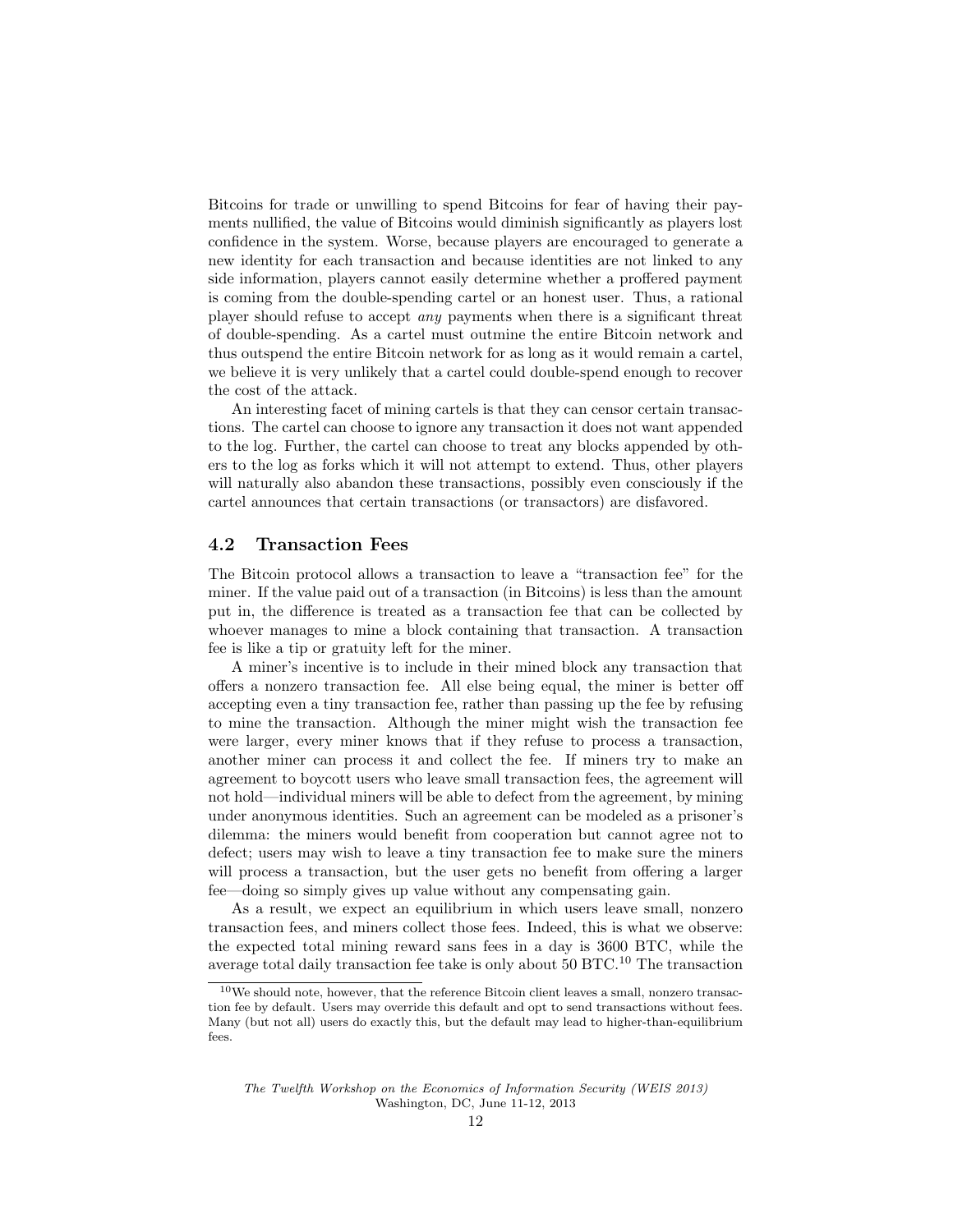fee mechanism is similar to the classic ultimatum game [23], and thus one might initially think that a norm for leaving nonzero transaction fees could evolve. We do not believe this is the case: a Bitcoin player proffering a very small fee transaction is not giving an ultimatum to a specific miner, but rather offering any successful miner in the future an opportunity to collect the fee by including the transaction in the log. As long as any miner is willing to accept such transactions, fees will be bid down.

We therefore do not expect transaction fees to play a significant long-term role in the economics of the Bitcoin system, under the current rules. We believe that a rules change would be necessary before transactions fees can play any major role in the Bitcoin economy. We discuss this possibility below in Section 6.2.

# 5 The Goldfinger Attack

As described above, a 51% cartel attack is unlikely to generate enough reward within the Bitcoin economy to be worthwhile to the attacker. However, this does not rule out the possibility of a 51% attack that aims to destroy the Bitcoin economy in order to achieve utility outside the Bitcoin economy. We call this the Goldfinger attack after the character in film who tries to undermine U.S. currency by ruining its gold backing [15].

There are at least three possible motivations for a Goldfinger attack. First, a government or institution might want to block Bitcoin transactions, to enforce the law, deter money laundering, or achieve some other institutional goal. Second, a non-state attacker might seek to gain some political or social goal, perhaps as a form of social protest (such a model was previously postulated by Becker et al. under the name "Occupy Bitcoin" [6]). Third, an attacker might seek an investment gain, for example by taking large short positions in Bitcoins so as to profit if the value of Bitcoins is diminished.

In all of these cases, the attacker must achieve enough utility to justify the substantial cost of an attack. We agree with Becker et al. that it is unlikely that a protest movement could muster the resources to launch a successful attack. And at present it does not appear possible to acquire a short position on Bitcoins that is large enough to justify an attack.

It follows that governments are the most plausible source of Goldfinger attacks, perhaps as a law enforcement tactic. Bitcoin is used to manage a significant trade in illicit goods such as in the anonymous online market Silk Road [5]. Traditional law enforcement techniques do not function well in the context of Bitcoin, which lacks a central issuing authority or direct, useful measures for tracking down the identity of players behind specific transactions. Nonetheless, there is significant law enforcement interest in shutting down these illegal activities: the FBI has even issued a report on the use of Bitcoin for criminal activity [13] and two sitting U.S. senators have sent a letter to the Department of Justice and the Drug Enforcement Administration urging them to crack down [28].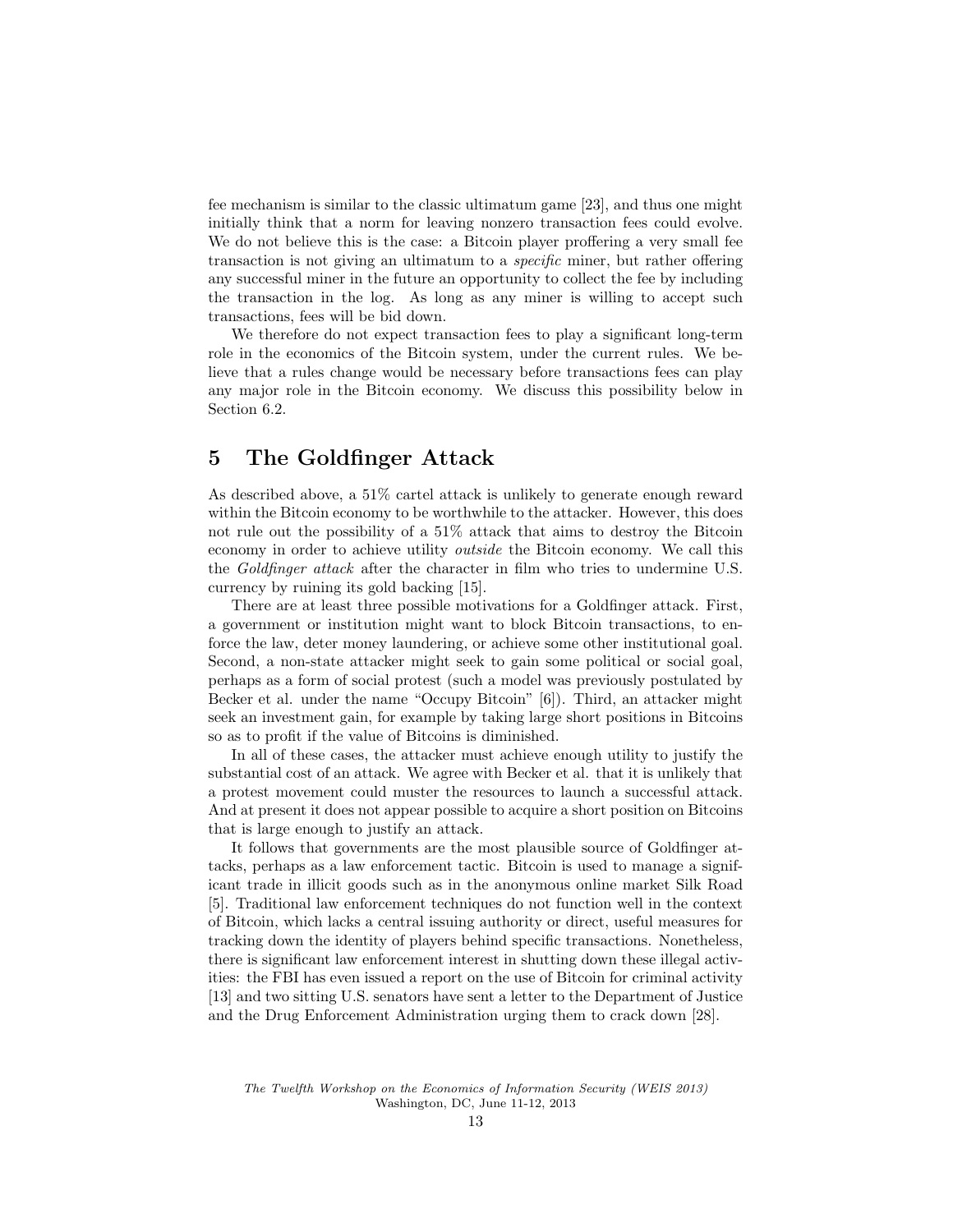#### 5.1 Modeling Goldfinger Attacks

We model the possibility of a Goldfinger attack by a simple game with two players: Auric, who gets some utility A from destroying the currency, and Bond, who represents the existing participants in the Bitcoin economy and wants to preserve the value of his currency, initially valued at B. The game proceeds in two steps. First, Bond sets the mining reward  $C$ , which will cause ordinary miners to expend  $C$  on mining. Then Auric can decide to pay more than  $C$  to destroy the currency, or to do nothing. If Auric destroys the currency, he gets utility  $A-C$  and Bond gets utility zero. If Auric does not destroy the currency, Auric gets utility zero and Bond gets  $B - C$ .

If  $A > B$  then Auric will destroy the currency, because his desire to destroy it exceeds the amount Bond is willing to pay to save it. If  $A \leq B$  then Bond will preserve the currency by setting the mining reward  $C$  equal to  $A$ , so that the miners do just enough work to make destruction unattractive to Auric. The key result is that survival of the currency requires the mining reward to be at least as large as Auric's utility from destruction. In effect, the Bitcoin economy must pay a "tax" of A to keep Bitcoin alive. The tax is paid in the form of resources expended on mining computations that otherwise have no value.

One obvious question is what happens when Bond is uncertain about Auric's utility function. We model this by drawing Auric's taste for destruction, A, from a known probability distribution with cumulative distribution F.

Suppose Bond bids x. Then the currency will survive iff  $A < x$ . Bond's expected utility is

$$
\mathbb{E}(Bond's \ utility) = (B - x)F(x)
$$

Bond will maximize his utility by choosing  $x$  such that:

$$
\frac{d}{dx}\mathbb{E}(Bond's \ utility) = 0 = (B - x)F'(x) - F(x)
$$

implying that

$$
x = B - \frac{F(x)}{F'(x)}
$$

if such an x exists.

As an example, suppose that  $A$  is distributed uniformly in the range from zero to  $A_{max}$ . Then if  $A_{max} < \frac{B}{2}$ , Bond will set the mining reward to  $A_{max}$ . and preserve the currency with probability one. Otherwise, if  $A_{max} > \frac{B}{2}$ , Bond will set the mining reward to  $\frac{B}{2}$  and save the currency with probability  $\frac{B}{2A_{max}}$ .

In general, if no suitable  $x$  exists, then the currency will die.

This corresponds to the "death spiral" scenario in which Auric can kill the currency by generating uncertainty about the possibility of an attack. As long as the threat is sufficiently credible, Bond cannot justify trying to save the currency. This in turn suggests that Auric can profit by bluffing: if Bond does not know Auric's utility and Auric can make strong claims about an imminent attack, Auric may be able to scare off rational players and start a death spiral without the need to mount a real (and expensive) Goldfinger attack.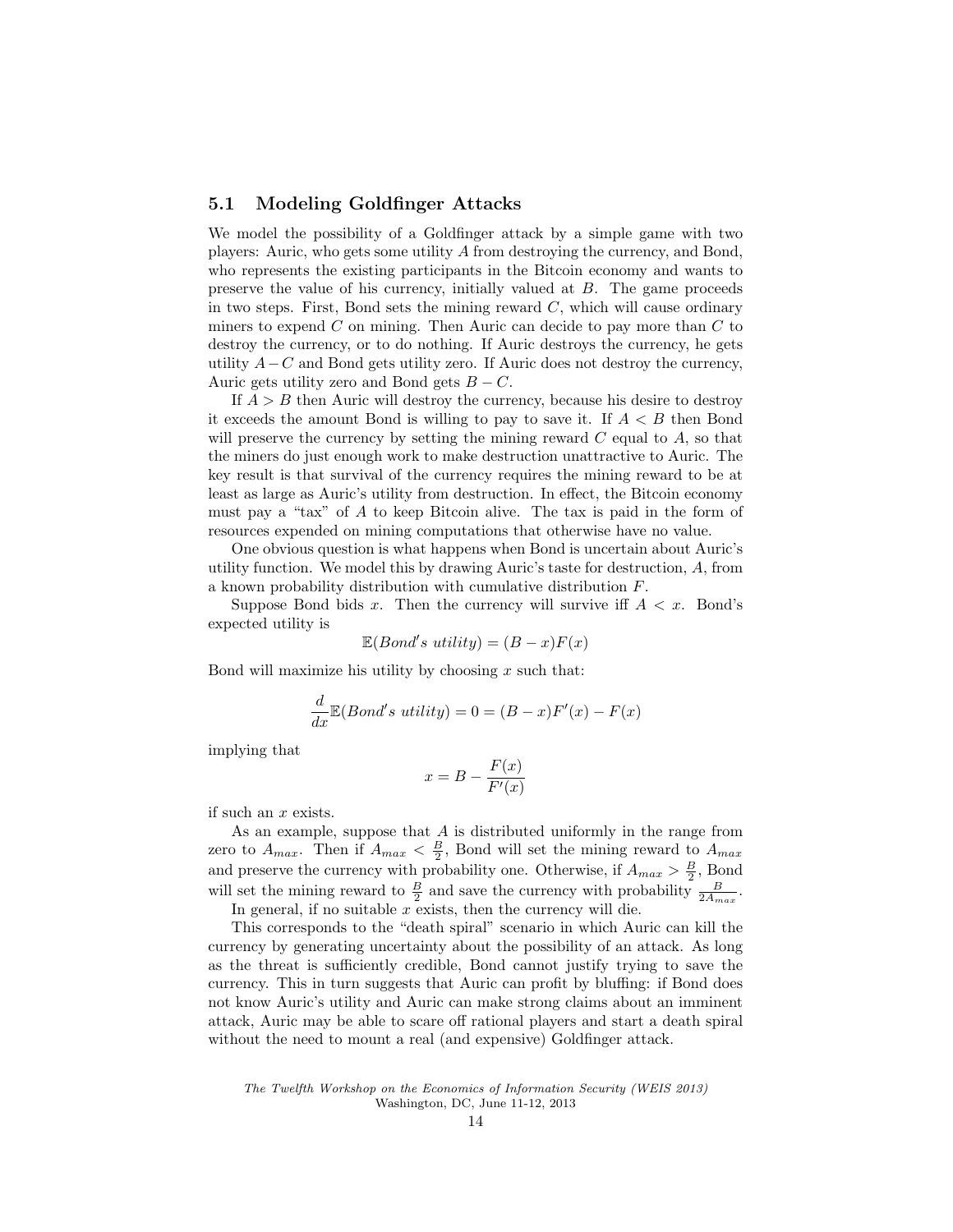# 6 Emerging Governance in Bitcoin

As discussed above, the success of Bitcoin relies on a consensus on the rules—on which transactions and blocks are considered valid and which are not. Contrary to claims that Bitcoin is ungovernable and relies on fixed rules laid down at its founding, the rules can be and have been changed by consensus. A governance structure for Bitcoin must inevitably emerge and is already emerging.

#### 6.1 Bitcoin Governance in Practice

There are several examples of governance operating in the current Bitcoin system. One is a change in the minimum transaction size to discourage the creation of Bitcoin dust, or transaction outputs of very low value. Dust has been proliferating due to the behavior of the popular gambling game SatoshiDice and the use of the Bitcoin log as a global timestamping facility<sup>11</sup>. Originally, the minimum input to a transaction was defined to be  $10^{-8}$  BTC, a unit known as a satoshi. The proposed update would change the minimum transaction input from 1 satoshi to 5430 satoshi (currently, about half of a U.S. cent). Smaller transaction inputs would then be ignored as invalid.

As another example, version 0.7 of the Bitcoin client reference implementation had a bug that caused it to reject as invalid a small fraction of log blocks that were in fact valid. This bug was fixed in version 0.8, and Bitcoin continued to operate with some clients running version 0.7 and some running 0.8. On March 11, 2013, a valid block was created in the Bitcoin log that triggered the 0.7 bug, so that 0.7 clients rejected the new block but 0.8 clients (correctly) accepted it as valid. The result was a fork in the log, with 0.7 clients creating a new branch which they saw as the only valid one, while 0.8 clients extended the branch containing the offending block. The situation is shown in Figure 3.

In order to prevent a long-term fork in the log, the community of Bitcoin miners determined that the 0.7 branch should be made the long-term consensus branch, even though it was the shorter of the two. This strategy was implemented by having some participants downgrade from version 0.8 to version 0.7, so that the 0.7 branch grew faster. After a time, the 0.7 branch became the longer one, allowing a return to the normal longest-branch-wins rule and allowing anyone to upgrade to 0.8 without re-creating the fork. Mining rewards on the 0.8 branch were forfeited [18]. The problem had been solved by governance: the mining community decided by consensus to make an exception to the rules.

### 6.2 Long-Term Need for Governance

The examples above illustrate why Bitcoin needs governance. Beyond this, the system will need governance to cope with longer-term structural challenges.

<sup>11</sup>A value can be timestamped by creating a low-value Bitcoin transaction that refers to the value, taking advantage of the fact that the Bitcoin log essentially timestamps every transaction.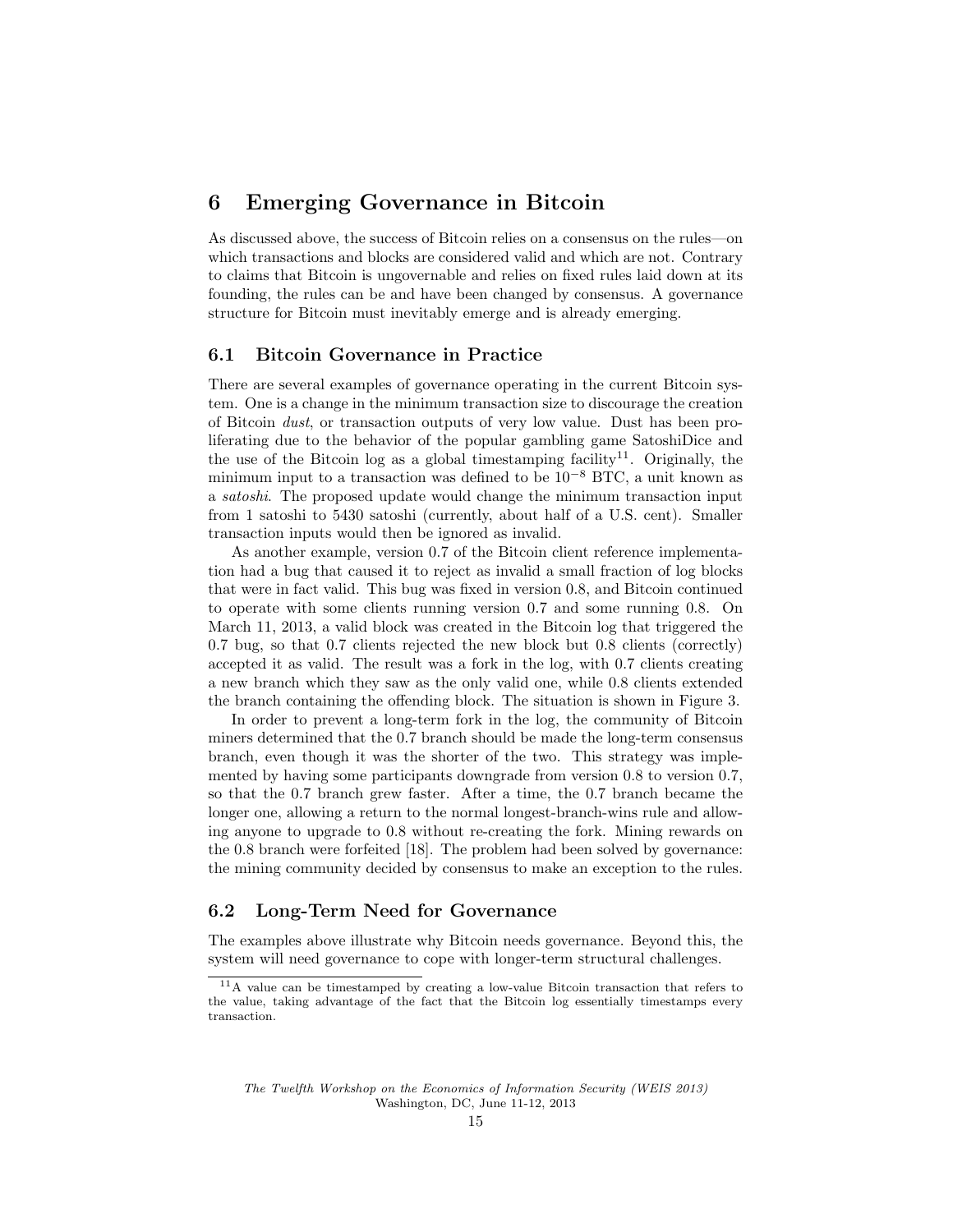

Figure 3: A schematic depiction of the March 11, 2013 blockchain fork. In (I), mining is proceeding as normal. In (II), a bad block is generated which causes a fork, shown in (III). Observe that the chain ignoring the bad block is shorter—if it were longer, clients accepting the bad block would simply shift to the longest branch. In (IV), enough miners have moved to the branch without the bad block to make it the longest branch; mining then proceeds as normal.

As an example, consider the need to maintain adequate mining incentives. If the mining incentive is inadequate, mining activity will shrink and Goldfinger attacks will be too easy. At present, the mining reward seems to be large enough, but under the current rules of Bitcoin the reward for mining will fall exponentially with time. Transaction fees, which are voluntary under the current rules, cannot make up the difference, as discussed in Section 4.2.

The only way to preserve the system's health will be to change the rules, most likely either by maintaining mining rewards at a level higher than originally envisioned, or making transaction fees mandatory. Different groups benefit from each solution (for example, raising the mining reward modifies the money supply, which is anathema to much of the Bitcoin community, but mandatory transaction fees can be seen as slowing adoption of the technology by merchants). The choice between relying on mining rewards versus relying on transaction fees amounts to an economic policy decision: whether to increase the money supply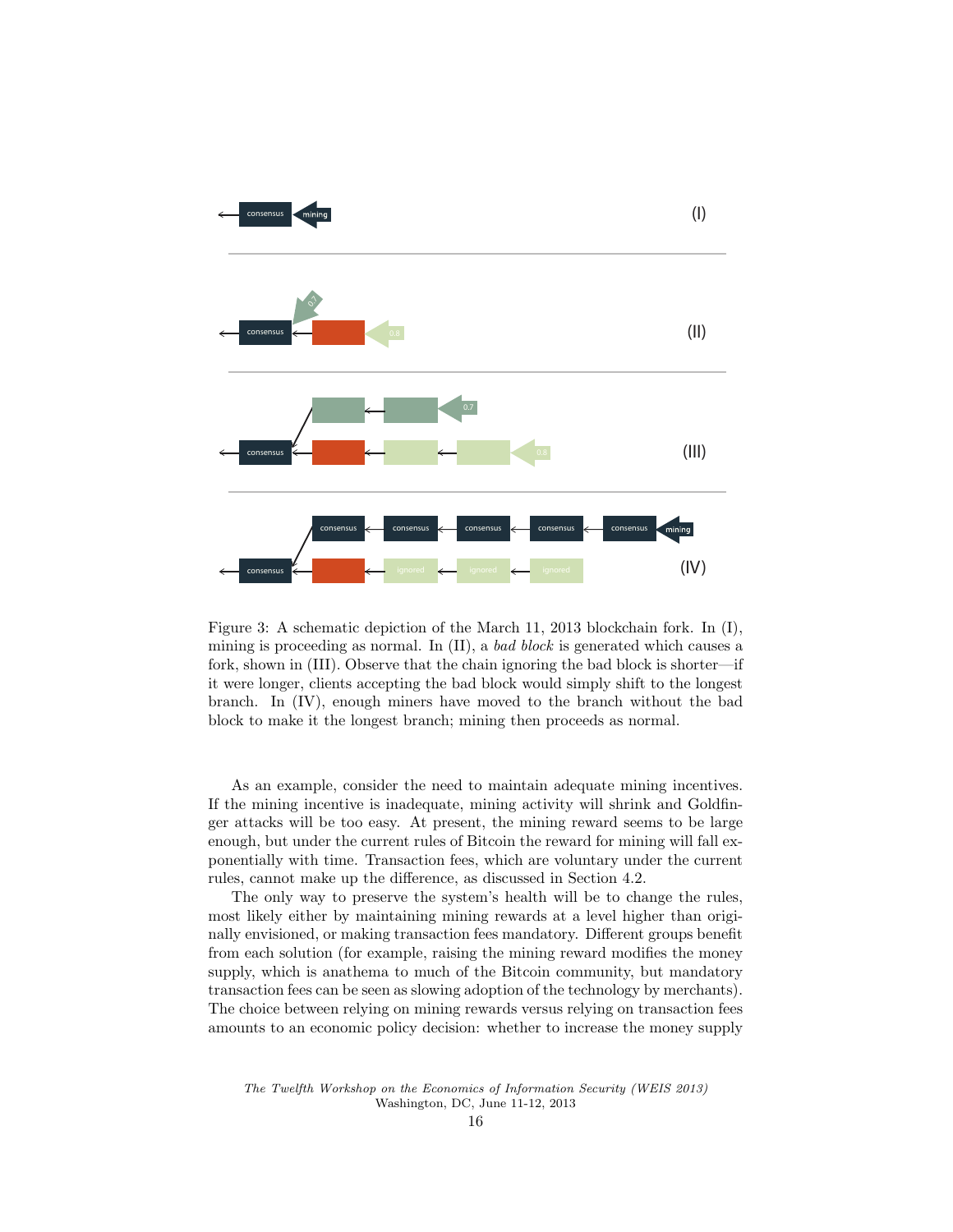or to put a tax on transactions. In either case, a higher mining incentive would cause more resources to be expended on otherwise-useless mining activity.

The choice is likely to drive political disputes within the Bitcoin community. Some members believe strongly in maintaining a fixed money supply, and think that increasing mining rewards would debase or inflate the currency. On the other hand, a tax on transactions will harm those who rely on transactions while putting less burden on participants who buy and hold Bitcoins. A political choice such as this is difficult to make without some sort of governance structure, even if an informal one.

Other challenges to the system's health and viability may also emerge, perhaps due to issues of scaling or security. Some sort of governance will have to emerge in order to cope with these. Although it may be informal and not enshrined in any constitution or charter, the Bitcoin community will need to have a way to reach consensus decisions and act on them.

#### 6.3 Emergence of Governance

Arguably, a governance structure is already emerging through the management of the Bitcoin reference implementation. The lead developers of this software are respected in the community and their opinions tend to carry weight. Because putting into practice any rule changes requires changing the reference software (and because the reference software is widely deployed), the lead developers have their hands on the levers of power, such as they exist. They seem to be the natural leaders of the community.

As with other open source projects, the power of the project's leadership is limited by the ability of anyone to fork the software by copying the current version and then evolving the copy separately. A fork will survive if it has enough support from the community, and it might even dominate the original version if there is a strong consensus for the new forked version. This possibility keeps the governance of the software mostly consistent with the desires of the community. Several forks of the Bitcoin software exist as less popular currencies with small variations in the rules.  $^\mathrm{12}$ 

There is an entity called the Bitcoin Foundation [8], though it seems to be involved mostly in promotional activities rather than making decisions about the Bitcoin rules, so we conclude that the developers will have more influence in the long run.<sup>13</sup>

 $12$  For example, Litecoin [19] is a currency that disfavors professional mining by using cryptographic hashes that are not amenable to the use of specialized hardware, and Freicoin [14] is a currency that attempts to solve the problem of deflation in Bitcoin with demurrage. These currencies differ from rule forks described below in that they do not share any transaction history with Bitcoin - their transaction ledgers start with their own genesis blocks.

<sup>13</sup>Some of the lead developers are affiliated with the Bitcoin Foundation, so it might be difficult to separate the activities of the developers from those of the Foundation. Nonetheless, it appears that their influence comes mostly from their role as developers rather than their affiliation with the Foundation.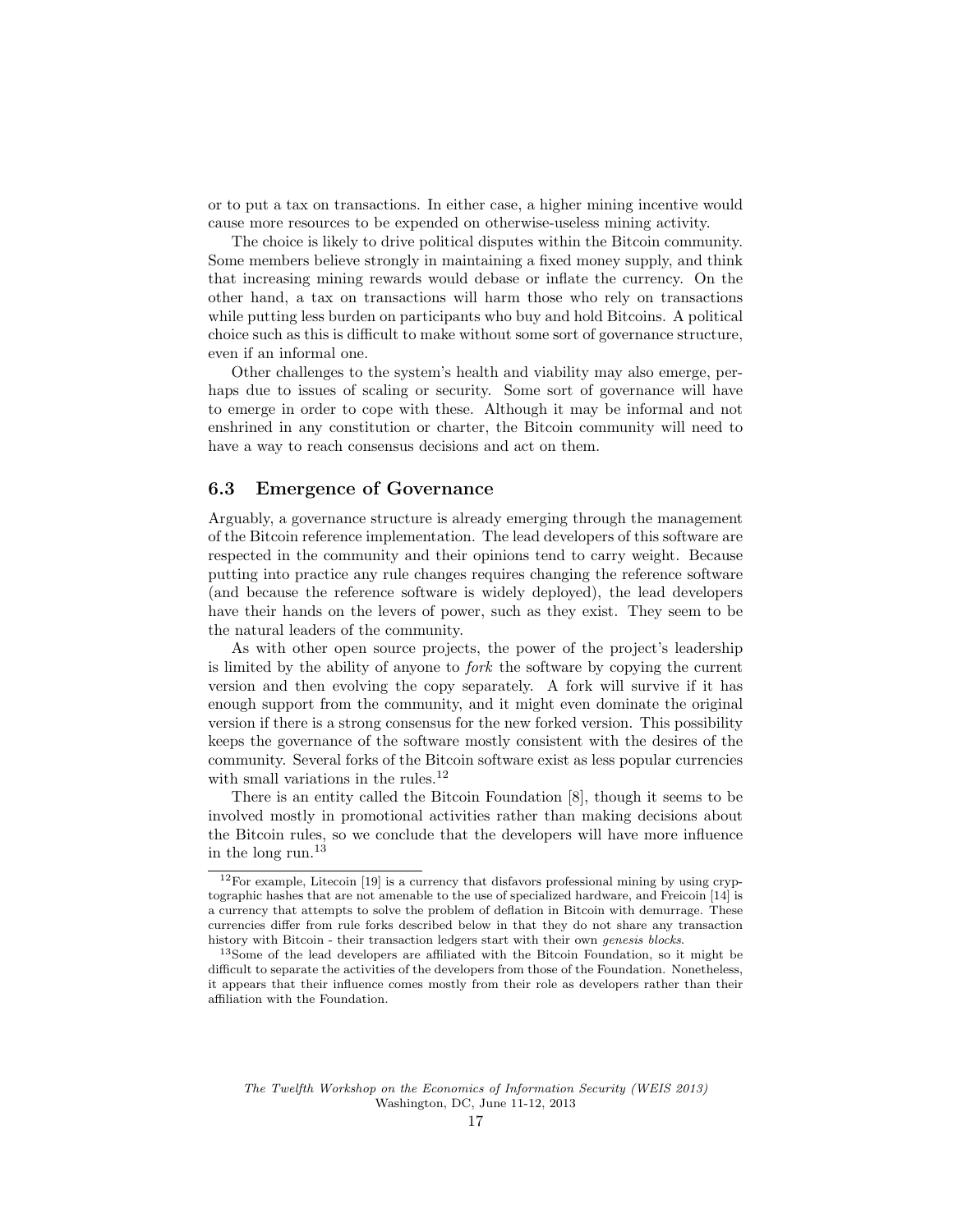#### 6.4 Forking the Rules, Forking the Currency

The rules of Bitcoin are subject to the same kind of open-source governance. In principle, anyone can fork the rules by announcing that at a certain time, they will consider the rules of Bitcoin to have changed in some way.

As with a software fork, a rules fork will only be sustainable if enough people adopt the new version. If this happens, the likely result would be a fork of the Bitcoin log, with one branch corresponding to each rule set. The log fork would occur the first time a log block is generated that is legal under one rule set but not the other. After that point, the followers of each rule set would stay on their respective branches. This is essentially what happened when the version 0.7 software bug described above in Section 6.1 caused two versions of the Bitcoin software to behave as if they had different rule sets.

If a rules fork occurs between rule sets A and B, and if both branches of the fork can sustain support in the community, then the currency will fork into two new currencies that we might call "Bitcoin A" and "Bitcoin B." Because the two currencies share a log up to the fork point, it will appear that the currency splits at the fork point, with an owner of one Bitcoin at the fork point receiving one Bitcoin A and one Bitcoin B. After the split, each currency would proceed separately along its own path.

As a result, the dynamics of Bitcoin's rules governance are similar to those of open-source software governance, with an emerging set of leaders who make decisions on behalf of the community and whose power is constrained by the possibility of a fork.

#### 6.5 De Facto Governance

Finally, we note that in practice rules governance is entangled with governance of the Bitcoin reference software. Although many software changes are purely motivated by engineering factors unrelated to rules governance, the primary vehicle for actually changing the rules has been (and will likely continue to be) through changes to the reference software. Therefore, the lead developers of the open source reference software have become a de facto rules governance body for the Bitcoin economy.

### 7 Conclusion

Our analysis of incentives, stability, and governance in Bitcoin shows that Bitcoin is not the fixed, rule-driven, incentive-compatible system that some advocates claim. Although miners currently follow the original rules, this behavior is stable only by consensus and the rules could be changed at any time, either by a Goldfinger-style attacker or by a consensus governance process.

We also conclude that Bitcoin is more amenable to government regulation than advocates claim. The rules can be changed. They have been changed. And a semi-formal Bitcoin governance process is emerging. To the extent that Bitcoin's governance structure is subject to pressure from a regulator, or that

The Twelfth Workshop on the Economics of Information Security (WEIS 2013) Washington, DC, June 11-12, 2013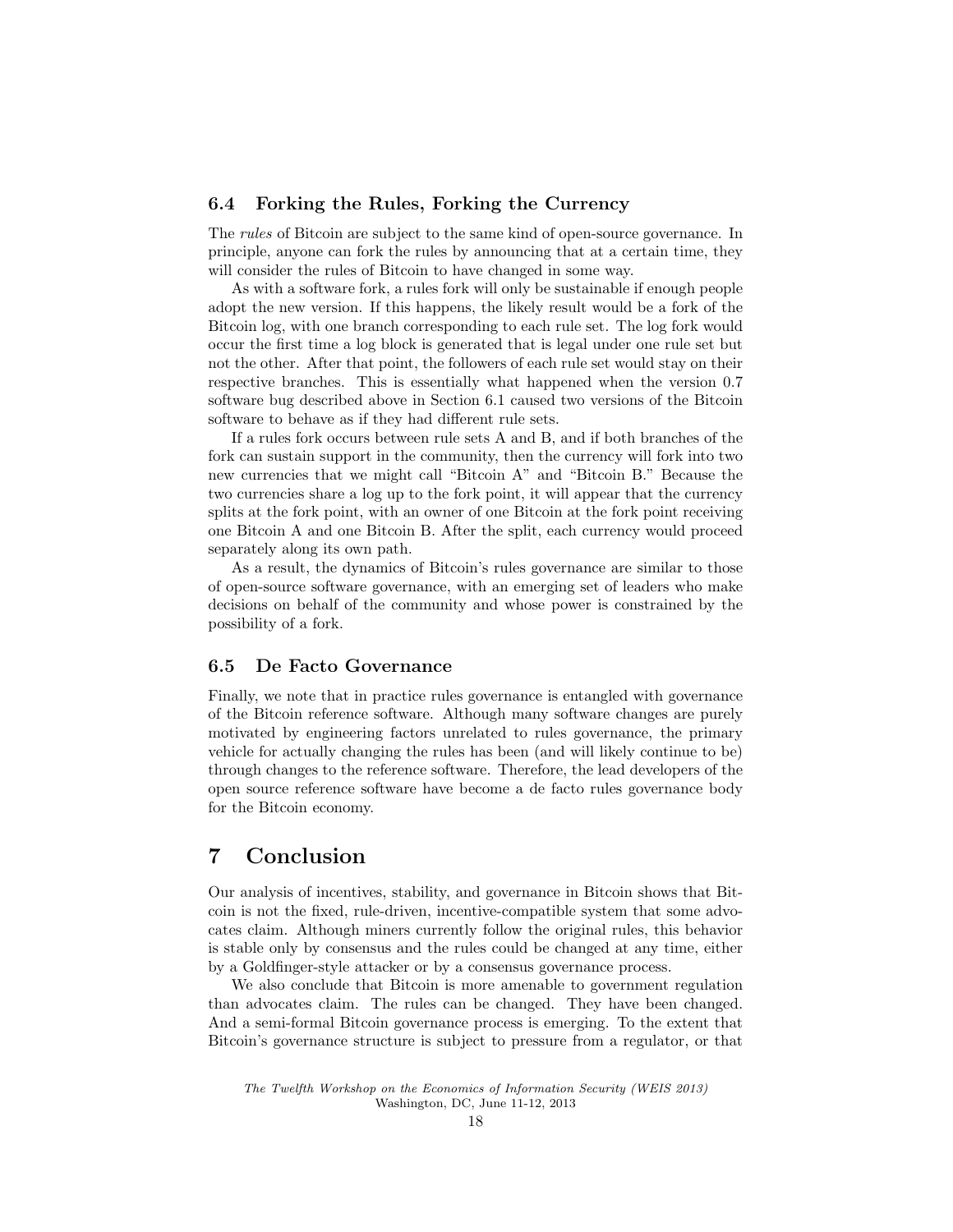a significant fraction of miners or users are subject to regulatory pressure, the regulator will be able to put pressure on the Bitcoin economy to change its rules.

Still, a regulator's power will be limited by participants' ability to fork the Bitcoin rules. Even if a regulator forces the developers to incorporate changes into the Bitcoin rules and reference software, the rest of the Bitcoin community will be able to fork the rules and carry on under the ruleset of its choice. Bitcoin is not immune to regulation, but it is not like traditional currencies either. Bitcoin is the first mainstream open-source currency.

# Acknowledgments

We are grateful to Tim Bauman, Ari Feldman, Laura Felten, Mike Freedman, Alex Halderman, Tim Lee, Arvind Narayanan, Bryan Richter, Steve Schultze and Cameron Wilson for useful conversations and suggestions, and to the anonymous reviewers for their very helpful feedback. Kroll was supported by the National Science Foundation Graduate Research Fellowship Program under Grant No. DGE-1148900.

# References

- [1] E. Androulaki, G. O. Karame, M. Roeschlin, T. Scherer, and S. Capkun. Evaluating User Privacy in Bitcoin. In Proceedings of Financial Cryptography, 2013.
- [2] M. Babaioff, S. Dobzinski, S. Oren, and A. Zohar. On Bitcoin and Red Balloons. In Proceedings of the 13th ACM Conference on Electronic Commerce, pages 56–73. ACM, 2012.
- [3] A. Back et al. Hashcash-a denial of service counter-measure. http://www. hashcash.org/papers/hashcash.pdf, 2002.
- [4] S. Barber, X. Boyen, E. Shi, , and E. Uzun. Bitter to Better—How to Make Bitcoin a Better Currency. In Proceedings of Financial Cryptography, 2013.
- [5] T. Bauman. Commerce and Reputation in Online Illegal Drug Markets. Princeton University Senior Thesis, 2013.
- [6] J. Becker, D. Breuker, T. Heide, J. Holler, H. Rauer, and R. Böhme. Can We Afford Integrity by Proof-of-Work? Scenarios Inspired by the Bitcoin Currency. In Workshop on the Economics of Information Security, 2012.
- [7] Bitcoin P2P Digital Currency. http://bitcoin.org.
- [8] Bitcoin Foundation. https://bitcoinfoundation.org.
- [9] BTC Guild. http://www.btcguild.com.

The Twelfth Workshop on the Economics of Information Security (WEIS 2013) Washington, DC, June 11-12, 2013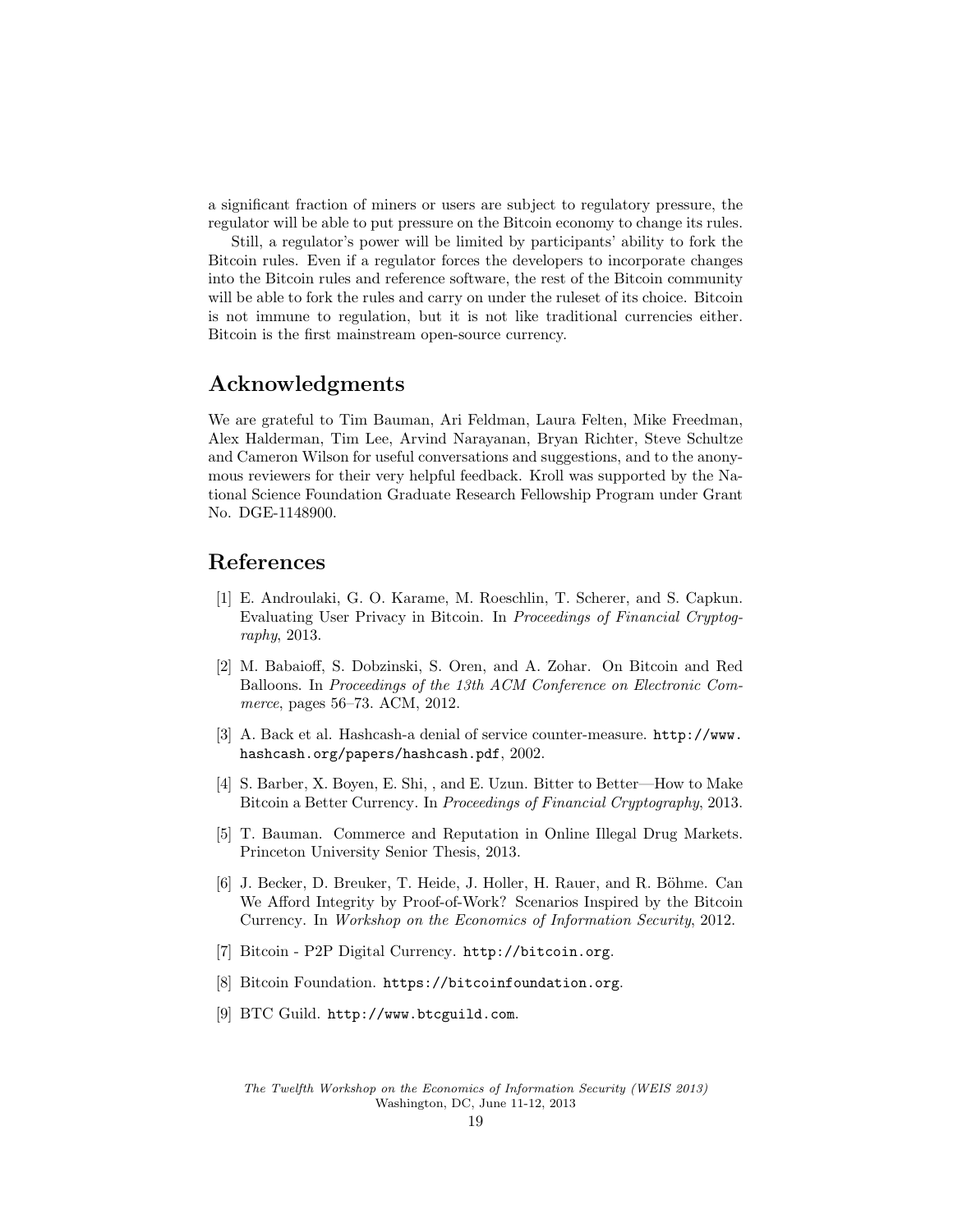- [10] D. Chaum. Blind signatures for untraceable payments. In Advances in Cryptology: Proceedings of Crypto, volume 82, pages 199–203, 1982.
- [11] W. Dai. b-money. http://www.weidai.com/bmoney.txt, 1998.
- [12] C. Dwork and M. Naor. Pricing via processing or combatting junk mail. In CRYPTO, 1992.
- [13] FBI Directorate of Intelligence Cyber Intelligence Section and Criminal Intelligence Section. Bitcoin Virtual Currency: Unique Features Present Distinct Challenges for Deterring Illicit Activity. http://www.wired.com/ images\_blogs/threatlevel/2012/05/Bitcoin-FBI.pdf, 2012.
- [14] Freicoin easy-to-use demurrage currency. http://freico.in/.
- [15] G. Hamilton (Dir.). Goldfinger. United Artists, 1964.
- [16] G. O. Karame, E. Androulaki, and S. Capkun. Double-spending fast payments in Bitcoin. In Proceedings of the 2012 ACM conference on Computer and Communications Security, pages 906–917. ACM, 2012.
- [17] B. Laurie and R. Clayton. Proof-of-work proves not to work. In Workshop on Economics and Information Security, volume 2004, 2004.
- [18] T. B. Lee. Major glitch in Bitcoin network sparks sell-off; price temporarily falls 23%. http://arstechnica.com/business/2013/03/major-glitchin-bitcoin-network-sparks-sell-off-price-temporarily-falls-23/.
- [19] Litecoin Open source P2P digital currency. http://litecoin.org/.
- [20] I. Miers, C. Garman, M. Green, and A. D. Rubin. Zerocoin: Anonymous Distributed E-Cash from Bitcoin. IEEE Symposium on Security and Privacy, 2013.
- [21] Mt. Gox Bitcoin Exchange. http://mtgox.com.
- [22] S. Nakamoto. Bitcoin: A Peer-to-Peer Electronic Cash System. http: //bitcoin.org/bitcoin.pdf, 2009.
- [23] J. Ochs and A. E. Roth. An experimental study of sequential bargaining. The American Economic Review, pages 355–384, 1989.
- [24] organofcorti. Neighborhood Pool Watch. http://organofcorti. blogspot.com/.
- [25] N. Popper and P. Lattman. Never mind Facebook; Winklevoss twins rule in digital money. http://dealbook.nytimes.com/2013/04/11/as-biginvestors-emerge-bitcoin-gets-ready-for-its-close-up/.
- [26] D. Ron and A. Shamir. Quantitative Analysis of the Full Bitcoin Transaction Graph. In Proceedings of Financial Cryptography, 2013.